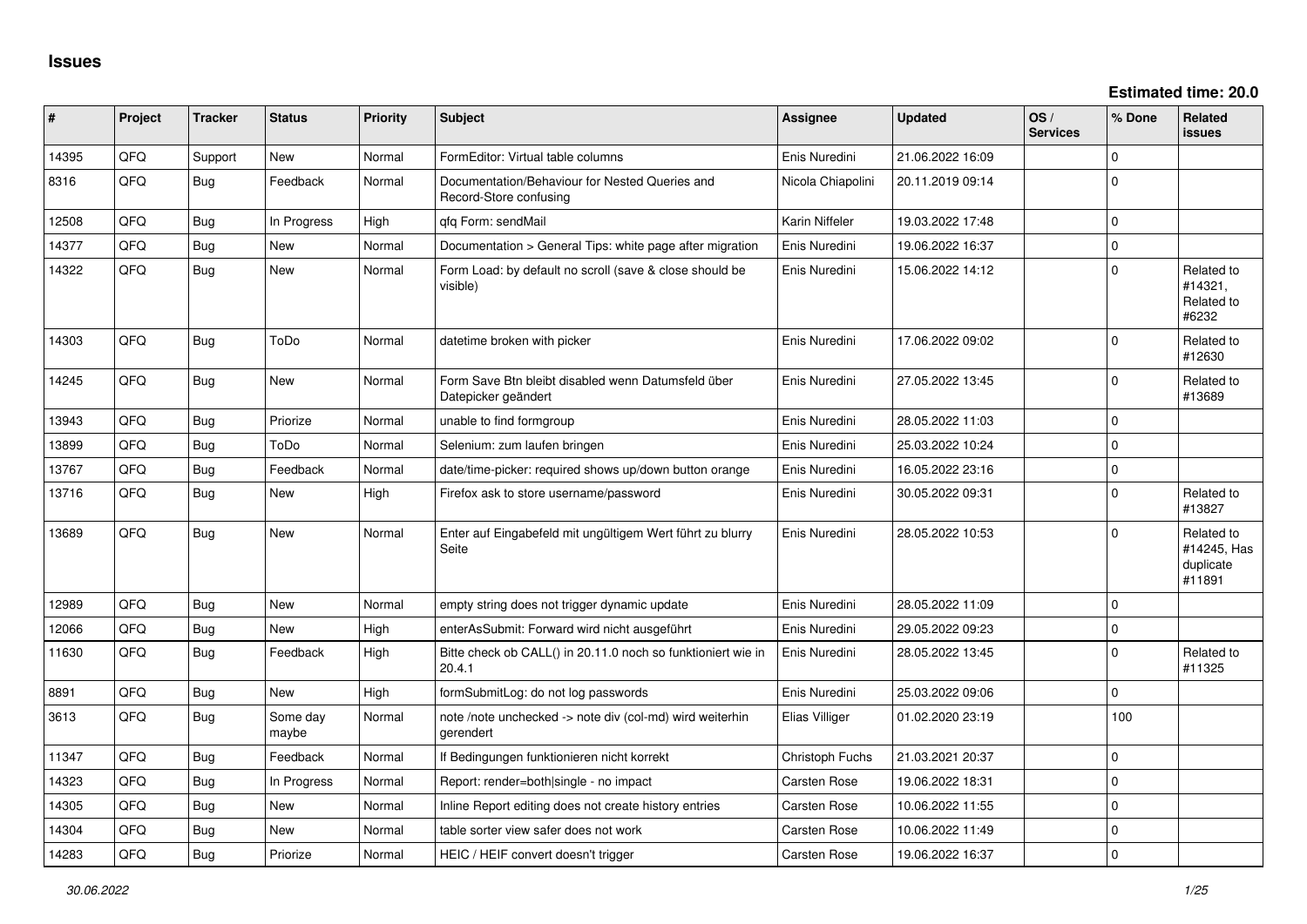| ∥ #   | Project | <b>Tracker</b> | <b>Status</b> | <b>Priority</b> | <b>Subject</b>                                                                                                                                      | <b>Assignee</b>     | <b>Updated</b>   | OS/<br><b>Services</b> | % Done      | Related<br><b>issues</b>                    |
|-------|---------|----------------|---------------|-----------------|-----------------------------------------------------------------------------------------------------------------------------------------------------|---------------------|------------------|------------------------|-------------|---------------------------------------------|
| 14233 | QFQ     | Bug            | New           | Normal          | AS _link: question - HTML is not rendered                                                                                                           | <b>Carsten Rose</b> | 28.05.2022 11:02 |                        | $\mathbf 0$ |                                             |
| 14175 | QFQ     | Bug            | In Progress   | Normal          | Opening a form with no QFQ Session cookie fails                                                                                                     | Carsten Rose        | 03.06.2022 10:40 |                        | $\mathbf 0$ |                                             |
| 14091 | QFQ     | <b>Bug</b>     | New           | Normal          | inconsistent template path for twig                                                                                                                 | Carsten Rose        | 19.04.2022 18:36 |                        | $\mathbf 0$ |                                             |
| 14077 | QFQ     | Bug            | New           | Normal          | As _link: Attribute 'class' missing by r:1 and r:3 - but should<br>set                                                                              | Carsten Rose        | 28.05.2022 11:02 |                        | $\mathbf 0$ | Related to<br>#5342.<br>Related to<br>#4343 |
| 13706 | QFQ     | Bug            | New           | Normal          | Wrong CheckType in FieldElement LastStatus of Form Cron                                                                                             | <b>Carsten Rose</b> | 21.01.2022 18:20 |                        | $\mathbf 0$ |                                             |
| 13659 | QFQ     | <b>Bug</b>     | <b>New</b>    | Normal          | wrong sanitize class applied to R-store                                                                                                             | Carsten Rose        | 15.01.2022 14:23 |                        | $\mathbf 0$ |                                             |
| 13592 | QFQ     | Bug            | New           | Normal          | QFQ Build Queue: das vergeben von Tags klappt nicht. Es<br>werden keine Releases gebaut.                                                            | Carsten Rose        | 19.03.2022 17:45 |                        | 0           |                                             |
| 13460 | QFQ     | Bug            | New           | Normal          | Doc: Password set/reset  password should not processed<br>with 'html encode'                                                                        | Carsten Rose        | 19.03.2022 17:46 |                        | $\mathbf 0$ |                                             |
| 13451 | QFQ     | Bug            | New           | Normal          | Character Counter / Max Character: Problem in Safari                                                                                                | Carsten Rose        | 15.04.2022 17:18 |                        | $\mathbf 0$ |                                             |
| 13332 | QFQ     | <b>Bug</b>     | <b>New</b>    | Normal          | Multi Form: Required Felder werden visuell nicht markiert.                                                                                          | Carsten Rose        | 19.03.2022 17:47 |                        | $\mathbf 0$ |                                             |
| 13331 | QFQ     | Bug            | New           | Normal          | Multi Form: Clear Icon misplaced                                                                                                                    | Carsten Rose        | 19.03.2022 17:47 |                        | $\mathbf 0$ |                                             |
| 12974 | QFQ     | Bug            | <b>New</b>    | High            | Sanitize Queries in Action-Elements                                                                                                                 | Carsten Rose        | 07.12.2021 17:19 |                        | $\mathbf 0$ |                                             |
| 12716 | QFQ     | Bug            | New           | Normal          | template group: Pattern only applied to first instance                                                                                              | Carsten Rose        | 19.03.2022 17:47 |                        | $\mathbf 0$ |                                             |
| 12714 | QFQ     | Bug            | <b>New</b>    | Normal          | Conversion of GIF to PDF broken when GIF contains Alpha.                                                                                            | Carsten Rose        | 19.03.2022 17:49 |                        | $\mathbf 0$ |                                             |
| 12702 | QFQ     | Bug            | New           | High            | templateGroup: broken in multiDb Setup                                                                                                              | Carsten Rose        | 14.12.2021 16:02 |                        | $\mathbf 0$ |                                             |
| 12670 | QFQ.    | Bug            | New           | High            | Dropdown-Menu classes können nicht mehr angegeben<br>werden                                                                                         | Carsten Rose        | 07.12.2021 17:19 |                        | $\mathbf 0$ |                                             |
| 12581 | QFQ     | <b>Bug</b>     | <b>New</b>    | Normal          | Form.forward=close: Record 'new' in new browser tab ><br>save (& close) >> Form is not reloaded with new created<br>record id and stays in mode=new | Carsten Rose        | 19.03.2022 17:48 |                        | $\mathbf 0$ |                                             |
| 12546 | QFQ     | <b>Bug</b>     | Feedback      | Normal          | Branch 'Development' - Unit Tests mit dirty workaround<br>angepasst                                                                                 | Carsten Rose        | 19.03.2022 17:48 |                        | $\mathbf 0$ |                                             |
| 12545 | QFQ     | Bug            | <b>New</b>    | Urgent          | sql.log not created / updated                                                                                                                       | Carsten Rose        | 14.12.2021 16:02 |                        | $\mathbf 0$ |                                             |
| 12520 | QFQ     | <b>Bug</b>     | New           | Normal          | Switch FE User: still active even FE User session expired                                                                                           | Carsten Rose        | 19.03.2022 17:48 |                        | 0           |                                             |
| 12513 | QFQ     | Bug            | New           | High            | Implement server side check of maxlength                                                                                                            | Carsten Rose        | 07.12.2021 17:19 |                        | $\mathbf 0$ |                                             |
| 12512 | QFQ     | Bug            | New           | Normal          | Some MySQL Installation can't use 'stored procedures'                                                                                               | Carsten Rose        | 19.03.2022 17:48 |                        | 0           |                                             |
| 12468 | QFQ     | <b>Bug</b>     | New           | Urgent          | Form: update Form.title after save                                                                                                                  | Carsten Rose        | 03.05.2021 21:12 |                        | 0           |                                             |
| 12463 | QFQ     | <b>Bug</b>     | ToDo          | High            | QFQ Function: 'function' and 'sql' on same level - output of<br>sql is shown two times.                                                             | Carsten Rose        | 15.12.2021 16:31 |                        | $\mathbf 0$ |                                             |
| 12395 | QFQ     | <b>Bug</b>     | ToDo          | High            | QFQ Function: Result two times shown                                                                                                                | Carsten Rose        | 18.02.2022 08:59 |                        | 0           |                                             |
| 12327 | QFQ     | Bug            | New           | Normal          | Copy to clipboard: Glyphicon can not be changed                                                                                                     | Carsten Rose        | 27.12.2021 17:59 |                        | $\mathsf 0$ |                                             |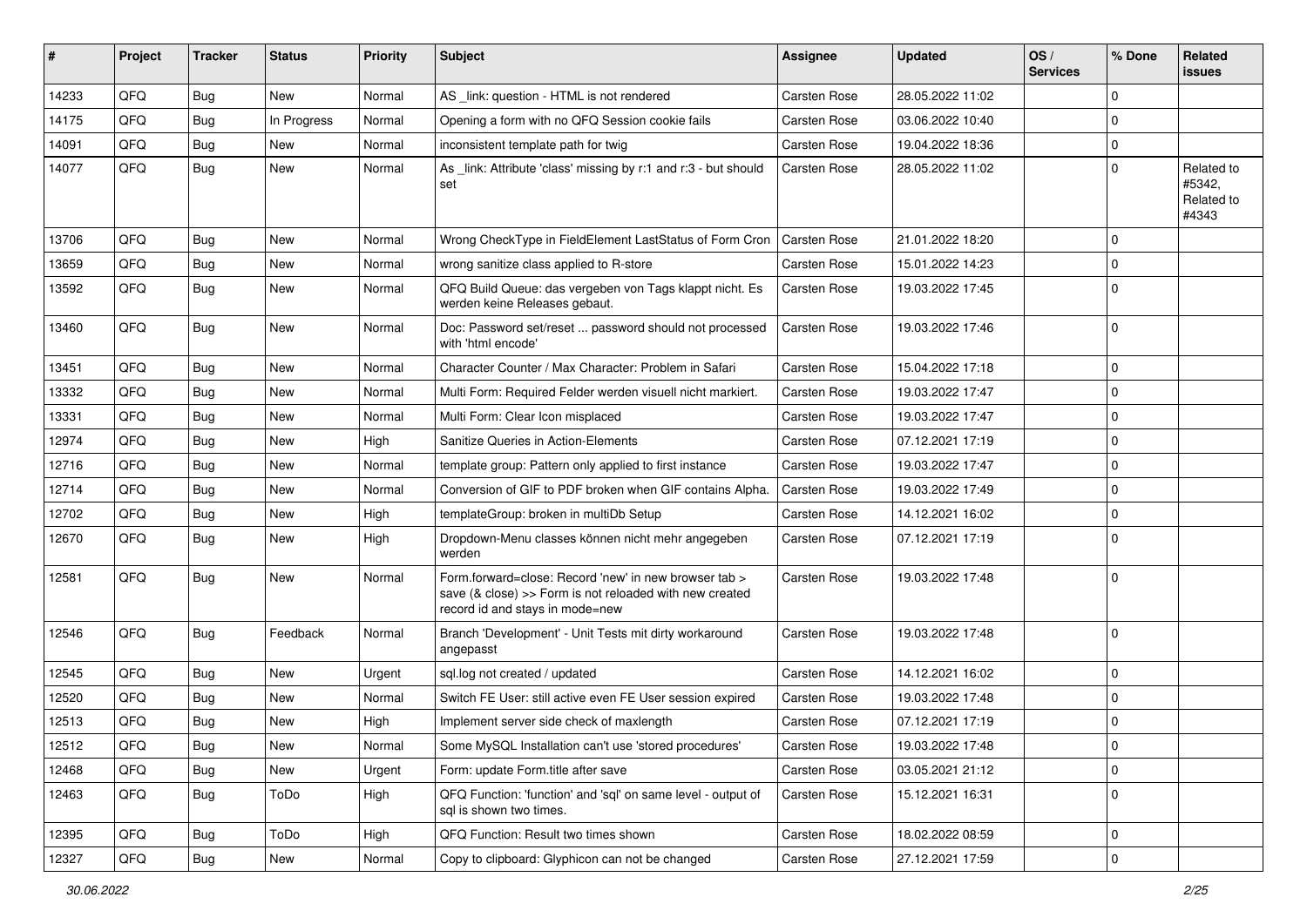| ∦     | Project | <b>Tracker</b> | <b>Status</b> | <b>Priority</b> | <b>Subject</b>                                                                      | <b>Assignee</b>     | <b>Updated</b>   | OS/<br><b>Services</b> | % Done      | Related<br>issues                                                                                                              |
|-------|---------|----------------|---------------|-----------------|-------------------------------------------------------------------------------------|---------------------|------------------|------------------------|-------------|--------------------------------------------------------------------------------------------------------------------------------|
| 12325 | QFQ     | <b>Bug</b>     | Priorize      | Normal          | MultiDB form.dblndex not working for report syntax                                  | Carsten Rose        | 07.09.2021 13:37 |                        | $\Omega$    | Related to<br>#12145,<br>Related to<br>#12314                                                                                  |
| 12187 | QFQ     | <b>Bug</b>     | New           | Normal          | Trigger FormAsFile() via Report: probably problem with multi<br>DB setup            | <b>Carsten Rose</b> | 20.03.2021 21:20 |                        | $\Omega$    |                                                                                                                                |
| 12133 | QFQ     | <b>Bug</b>     | New           | Normal          | NPM, phpSpreadSheet aktualisieren                                                   | <b>Carsten Rose</b> | 15.03.2021 09:04 |                        | $\mathbf 0$ |                                                                                                                                |
| 12045 | QFQ     | <b>Bug</b>     | New           | Normal          | templateGroup afterSave FE: Aufruf ohne<br>sqlHonorFormElements funktioniert nicht  | Carsten Rose        | 18.02.2021 16:33 |                        | $\mathbf 0$ |                                                                                                                                |
| 12040 | QFQ     | Bug            | New           | Normal          | FE Mode 'hidden' für zwei FEs auf einer Zeile                                       | Carsten Rose        | 18.02.2021 10:13 |                        | $\mathbf 0$ |                                                                                                                                |
| 11752 | QFQ     | Bug            | New           | Normal          | checkbox renders multiple input elements with same name                             | <b>Carsten Rose</b> | 17.12.2020 14:58 |                        | $\mathbf 0$ | Related to<br>#11750                                                                                                           |
| 11695 | QFQ     | <b>Bug</b>     | New           | Normal          | MultiForm required FE Error                                                         | <b>Carsten Rose</b> | 04.12.2020 13:34 |                        | 0           |                                                                                                                                |
| 11668 | QFQ     | <b>Bug</b>     | New           | Normal          | Play function.sql - problem with mysql                                              | Carsten Rose        | 03.05.2021 20:48 |                        | $\mathbf 0$ |                                                                                                                                |
| 11667 | QFQ     | <b>Bug</b>     | New           | Normal          | MySQL mariadb-server-10.3: Incorrect datetime value                                 | <b>Carsten Rose</b> | 03.05.2021 20:48 |                        | $\mathbf 0$ |                                                                                                                                |
| 11517 | QFQ     | <b>Bug</b>     | In Progress   | Normal          | extraButtonInfo Broken for multiple FormElements                                    | Carsten Rose        | 12.05.2022 13:12 |                        | $\mathbf 0$ | Related to<br>#7890,<br>Related to<br>#3811, Has<br>duplicate<br>#10905, Has<br>duplicate<br>#10553, Has<br>duplicate<br>#6779 |
| 11239 | QFQ     | <b>Bug</b>     | New           | Normal          | Radiobutton (plain): horizontales Rendern abhängig vom<br>Datentyp in der Datenbank | <b>Carsten Rose</b> | 30.09.2020 18:37 |                        | $\Omega$    |                                                                                                                                |
| 10937 | QFQ     | Bug            | New           | Normal          | Fehler mit abhängigen Select- Feldern beim Positionieren                            | Carsten Rose        | 12.11.2020 23:45 |                        | $\mathbf 0$ |                                                                                                                                |
| 10704 | QFQ     | <b>Bug</b>     | New           | Normal          | wkhtml problem rendering fullCalendar.js / fabric.js >><br>successor: puppeteer     | Carsten Rose        | 12.11.2020 23:45 |                        | $\Omega$    | Related to<br>#5024,<br>Related to<br>#4650.<br>Related to<br>#10715                                                           |
| 10661 | QFQ     | Bug            | In Progress   | Normal          | Typo3 Warnungen                                                                     | Carsten Rose        | 07.09.2021 13:23 |                        | 0           | Related to<br>#12440                                                                                                           |
| 10658 | QFQ     | Bug            | New           | Normal          | processReadOnly broken                                                              | Carsten Rose        | 27.05.2020 17:55 |                        | $\mathsf 0$ |                                                                                                                                |
| 10640 | QFQ     | Bug            | New           | High            | TypeAhead Tag: FE editierbar trotz readOnly                                         | Carsten Rose        | 03.05.2021 21:12 |                        | $\pmb{0}$   | Related to<br>#7795                                                                                                            |
| 10588 | QFQ     | Bug            | New           | Normal          | typeahed Tag: Doku anpassen                                                         | Carsten Rose        | 12.11.2020 23:45 |                        | 0           |                                                                                                                                |
| 10508 | QFQ     | <b>Bug</b>     | New           | High            | Multi Form broken on Multi DB Instance                                              | Carsten Rose        | 03.05.2021 21:12 |                        | $\pmb{0}$   |                                                                                                                                |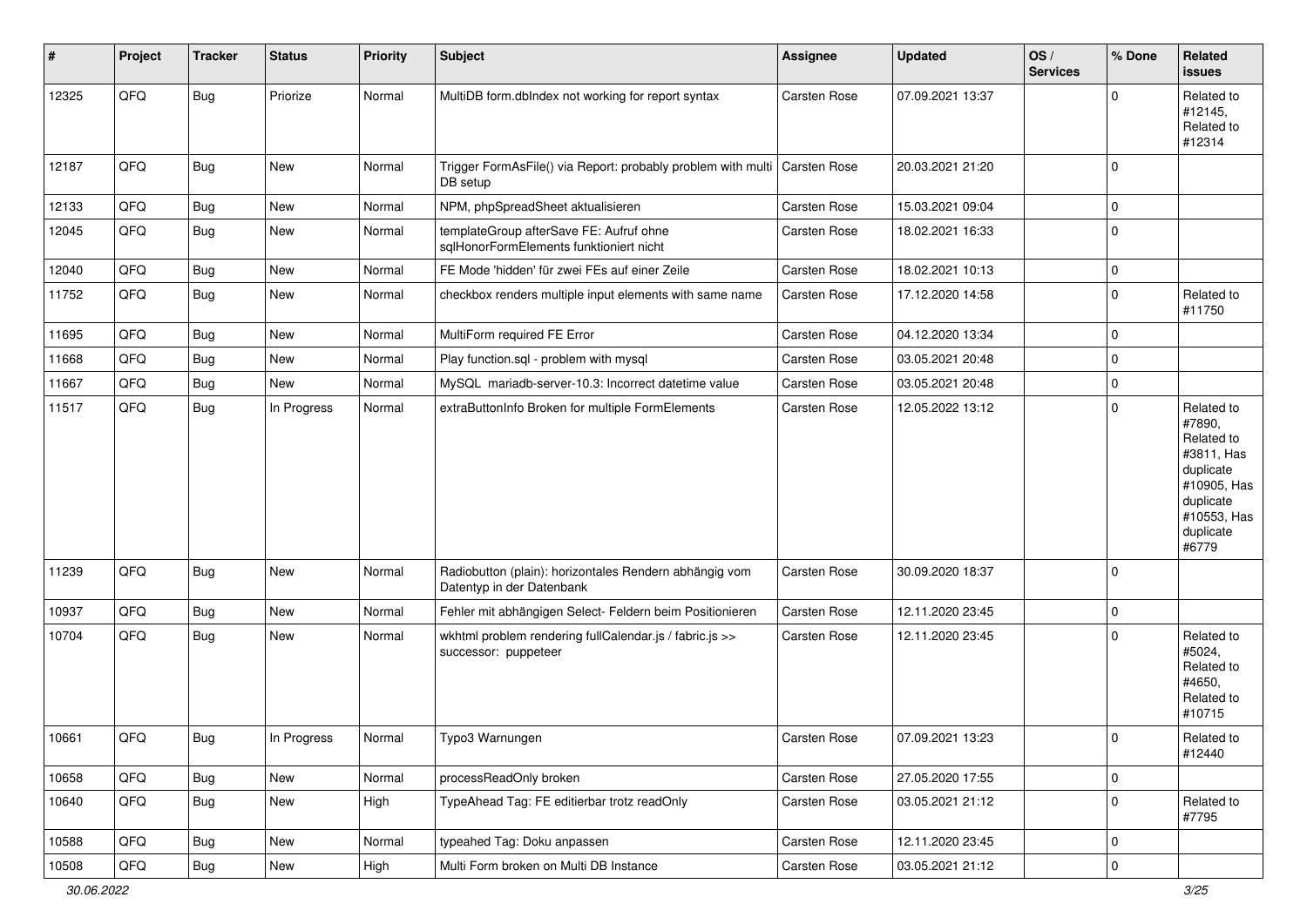| #     | Project | <b>Tracker</b> | <b>Status</b>     | <b>Priority</b> | <b>Subject</b>                                                                                           | Assignee            | <b>Updated</b>   | OS/<br><b>Services</b> | % Done      | Related<br><b>issues</b>                                                |
|-------|---------|----------------|-------------------|-----------------|----------------------------------------------------------------------------------------------------------|---------------------|------------------|------------------------|-------------|-------------------------------------------------------------------------|
| 10506 | QFQ     | <b>Bug</b>     | <b>New</b>        | High            | Template Group broken on MultiDB instance                                                                | Carsten Rose        | 03.05.2021 21:12 |                        | 0           | Related to<br>#10505                                                    |
| 10322 | QFQ     | Bug            | New               | Normal          | FormElement / Radio: missing column 'enum' >> FE not<br>reported                                         | Carsten Rose        | 07.05.2020 09:37 |                        | $\Omega$    |                                                                         |
| 10082 | QFQ     | <b>Bug</b>     | <b>New</b>        | Normal          | FE.type=SELECT - 'sanatize' Class                                                                        | Carsten Rose        | 07.05.2020 09:36 |                        | 0           | Related to<br>#10081                                                    |
| 10081 | QFQ     | <b>Bug</b>     | New               | High            | Stale record lock after 'forbidden' character                                                            | Carsten Rose        | 03.05.2021 21:12 |                        | 0           | Related to<br>#10082,<br>Related to<br>#9789                            |
| 9975  | QFQ     | <b>Bug</b>     | Priorize          | Normal          | Dropdown Menu: 'r:3' broken                                                                              | Carsten Rose        | 01.02.2020 10:13 |                        | $\Omega$    |                                                                         |
| 9958  | QFQ     | <b>Bug</b>     | Priorize          | Normal          | Broken subrecord query: no error message                                                                 | <b>Carsten Rose</b> | 05.02.2021 15:15 |                        | $\mathbf 0$ |                                                                         |
| 9947  | QFQ     | <b>Bug</b>     | Priorize          | Normal          | Unwanted error message if missing 'typeAheadSqlPrefetch                                                  | <b>Carsten Rose</b> | 01.02.2020 10:13 |                        | $\Omega$    |                                                                         |
| 9862  | QFQ     | <b>Bug</b>     | Priorize          | Normal          | Failed writing to sql mail qfq.log should throw an exception                                             | Carsten Rose        | 01.02.2020 10:13 |                        | 0           |                                                                         |
| 9834  | QFQ     | <b>Bug</b>     | Priorize          | Normal          | Input elements with tag 'disabled' are missing on<br>form-submit: server option 'processReadOnly' broken | Carsten Rose        | 07.12.2021 16:43 |                        | 0           | Related to<br>#9691,<br>Related to<br>#5305, Has<br>duplicate<br>#12331 |
| 9789  | QFQ     | <b>Bug</b>     | In Progress       | High            | Record Lock: release to early on 'leave page'                                                            | <b>Carsten Rose</b> | 10.01.2022 09:25 |                        | 100         | Related to<br>#10081,<br>Related to<br>#9173,<br>Related to<br>#8702    |
| 9783  | QFQ     | <b>Bug</b>     | <b>New</b>        | Normal          | Email with special characters                                                                            | Carsten Rose        | 01.02.2020 23:22 |                        | $\Omega$    |                                                                         |
| 9773  | QFQ     | <b>Bug</b>     | New               | Normal          | form.parameter.formModeGlobal=requiredOff                                                                | Carsten Rose        | 01.02.2020 15:56 |                        | 0           |                                                                         |
| 9691  | QFQ     | Bug            | In Progress       | Normal          | Checkbox: dynamic update > readonly                                                                      | Carsten Rose        | 01.02.2020 23:22 |                        | 50          | Related to<br>#9834                                                     |
| 9669  | QFQ     | <b>Bug</b>     | Some day<br>maybe | Normal          | Checkbox / Template Group: radio/checkbox visible broken<br>after 'add'                                  | Carsten Rose        | 16.06.2021 13:47 |                        | 0           | Related to<br>#8091                                                     |
| 9534  | QFQ     | <b>Bug</b>     | Priorize          | Urgent          | FE.type=upload: 'Unknown Mode: ID"                                                                       | Carsten Rose        | 03.05.2021 21:14 |                        | 0           | Related to<br>#9532                                                     |
| 9533  | QFQ     | <b>Bug</b>     | New               | Normal          | FE.type=upload: Check in 'beforeSave' if upload is given                                                 | Carsten Rose        | 01.02.2020 23:22 |                        | 0           | Related to<br>#11523                                                    |
| 9531  | QFQ     | <b>Bug</b>     | <b>New</b>        | High            | FE File: Dynamic Update / modeSql / required detected<br>even it not set                                 | Carsten Rose        | 11.06.2021 20:32 |                        | $\Omega$    | Related to<br>#12398                                                    |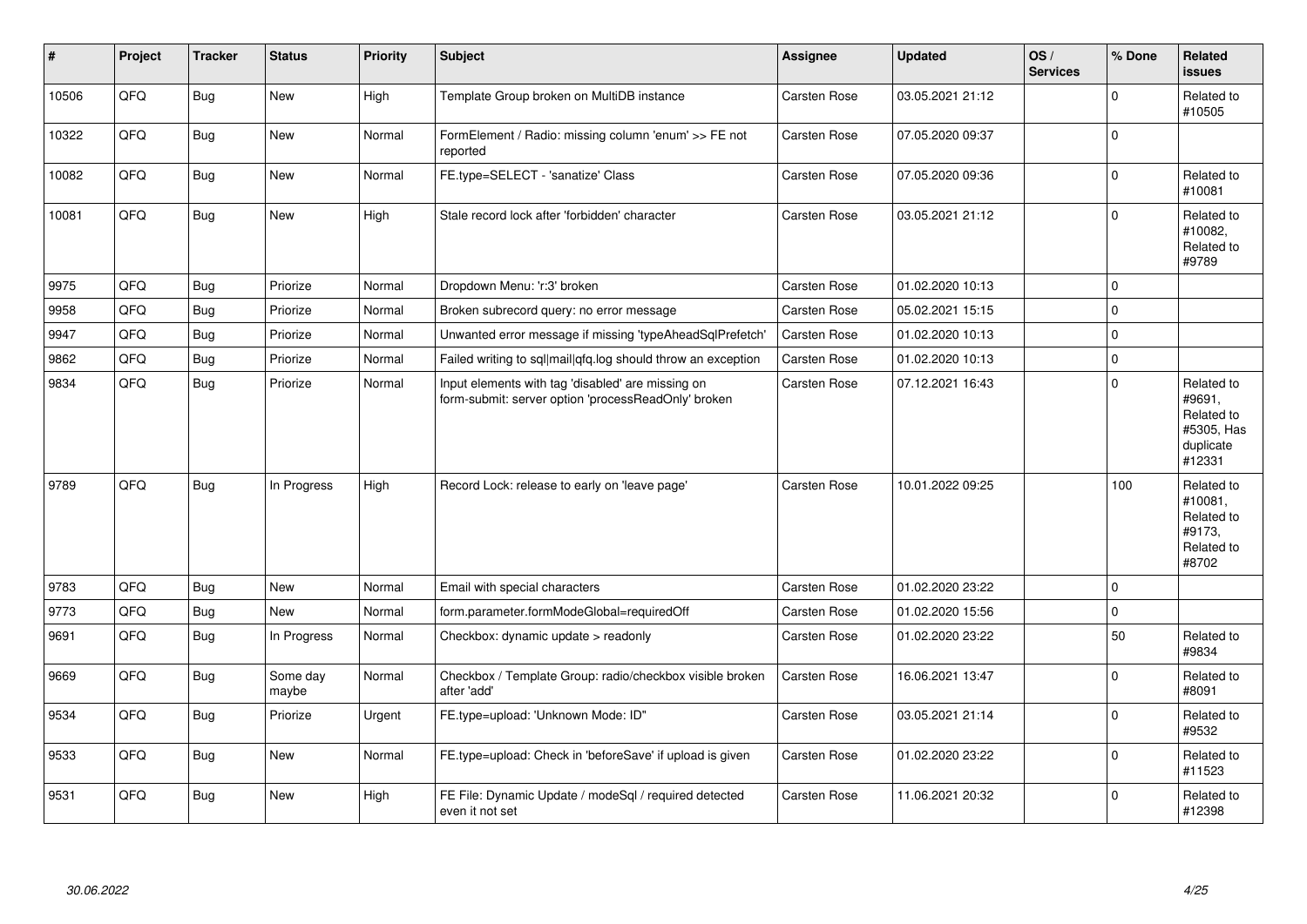| #    | Project | <b>Tracker</b> | <b>Status</b>     | <b>Priority</b> | <b>Subject</b>                                                                                        | <b>Assignee</b>     | <b>Updated</b>   | OS/<br><b>Services</b> | % Done         | Related<br><b>issues</b>                     |
|------|---------|----------------|-------------------|-----------------|-------------------------------------------------------------------------------------------------------|---------------------|------------------|------------------------|----------------|----------------------------------------------|
| 9347 | QFQ     | Bug            | <b>New</b>        | High            | FE.type=upload with dynamic show/hidden: required not<br>detected                                     | Carsten Rose        | 12.06.2021 10:40 |                        | $\Omega$       | Related to<br>#5305,<br>Related to<br>#12398 |
| 9317 | QFQ     | <b>Bug</b>     | <b>New</b>        | Normal          | FE.type=note: with dynamic show/hidden an empty label<br>causes trouble                               | Carsten Rose        | 01.02.2020 23:22 |                        | 0              |                                              |
| 9281 | QFQ     | <b>Bug</b>     | Some day<br>maybe | Normal          | Allow STRICT_TRANS_TABLES                                                                             | Carsten Rose        | 02.01.2021 18:43 |                        | 0              |                                              |
| 9275 | QFQ     | Bug            | <b>New</b>        | Normal          | autcron: t3 page, which takes to long to respond, is not<br>reported properly                         | Carsten Rose        | 01.02.2020 23:22 |                        | 100            |                                              |
| 9177 | QFQ     | <b>Bug</b>     | <b>New</b>        | Normal          | Bug? QFQ tries to save an action FE, which has real<br>existing column name                           | Carsten Rose        | 01.02.2020 23:22 |                        | 0              |                                              |
| 9173 | QFQ     | <b>Bug</b>     | Priorize          | Urgent          | Stale Record Lock: Firefox                                                                            | Carsten Rose        | 03.05.2021 21:14 |                        | $\Omega$       | Related to<br>#9789                          |
| 9127 | QFQ     | <b>Bug</b>     | <b>New</b>        | Normal          | Error Message: change 'roll over' color - text not readable                                           | Carsten Rose        | 01.02.2020 23:22 |                        | $\Omega$       |                                              |
| 9121 | QFQ     | <b>Bug</b>     | Priorize          | High            | sip links have r and dblndexData set                                                                  | Carsten Rose        | 12.06.2021 10:41 |                        | $\overline{0}$ |                                              |
| 9077 | QFQ     | <b>Bug</b>     | New               | Normal          | typeAheadSql: report broken SQL                                                                       | Carsten Rose        | 29.06.2022 22:35 |                        | 0              | Related to<br>#4018                          |
| 9013 | QFQ     | <b>Bug</b>     | New               | Normal          | Error in Twig template not handled                                                                    | Carsten Rose        | 20.10.2021 13:43 |                        | 0              |                                              |
| 8668 | QFQ     | <b>Bug</b>     | <b>New</b>        | High            | Pill disabled: dyamic mode 'hidden' not respected - FE is still<br>required                           | Carsten Rose        | 03.05.2021 21:14 |                        | $\Omega$       |                                              |
| 8431 | QFQ     | <b>Bug</b>     | <b>New</b>        | High            | autocron.php with wrong path                                                                          | Carsten Rose        | 03.05.2021 21:14 |                        | 0              |                                              |
| 8106 | QFQ     | <b>Bug</b>     | Some day<br>maybe | Normal          | Dynamic Update: Feld kann nicht auf empty zurückgesetzt<br>werden                                     | <b>Carsten Rose</b> | 11.12.2019 16:01 |                        | $\Omega$       |                                              |
| 8083 | QFQ     | Bug            | New               | High            | FormEditor: primary table list does not respect<br>'indexDb={{indexData:Y}}'                          | Carsten Rose        | 03.05.2021 21:14 |                        | 0              | Has duplicate<br>#6678                       |
| 8049 | QFQ     | <b>Bug</b>     | New               | Normal          | FE.type=note, column 'value': text moves some pixel to top<br>after save                              | Carsten Rose        | 01.02.2020 23:22 |                        | $\Omega$       |                                              |
| 8037 | QFQ     | <b>Bug</b>     | Priorize          | Normal          | FE.type=upload (advanced mode): {{slaveId:V}} missing<br>during dynamic update                        | Carsten Rose        | 01.02.2020 10:13 |                        | $\Omega$       |                                              |
| 7899 | QFQ     | <b>Bug</b>     | New               | High            | Fe.type=password / retype / required: always complain<br>about missing value                          | Carsten Rose        | 03.05.2021 21:14 |                        | 0              |                                              |
| 7890 | QFQ     | <b>Bug</b>     | <b>New</b>        | Normal          | FormElement 'required': extraButtonInfo not aligned                                                   | Carsten Rose        | 11.06.2021 21:17 |                        | $\Omega$       | Related to<br>#11517                         |
| 7795 | QFQ     | <b>Bug</b>     | <b>New</b>        | Normal          | Readonly Form: Typeahead-Felder                                                                       | Carsten Rose        | 01.02.2020 23:22 |                        | 0              | Related to<br>#10640                         |
| 7685 | QFQ     | Bug            | New               | Normal          | Open FormElement from QFQ error message and save<br>modified record: error about missing {{formId:F}} | Carsten Rose        | 01.02.2020 23:22 |                        | $\Omega$       |                                              |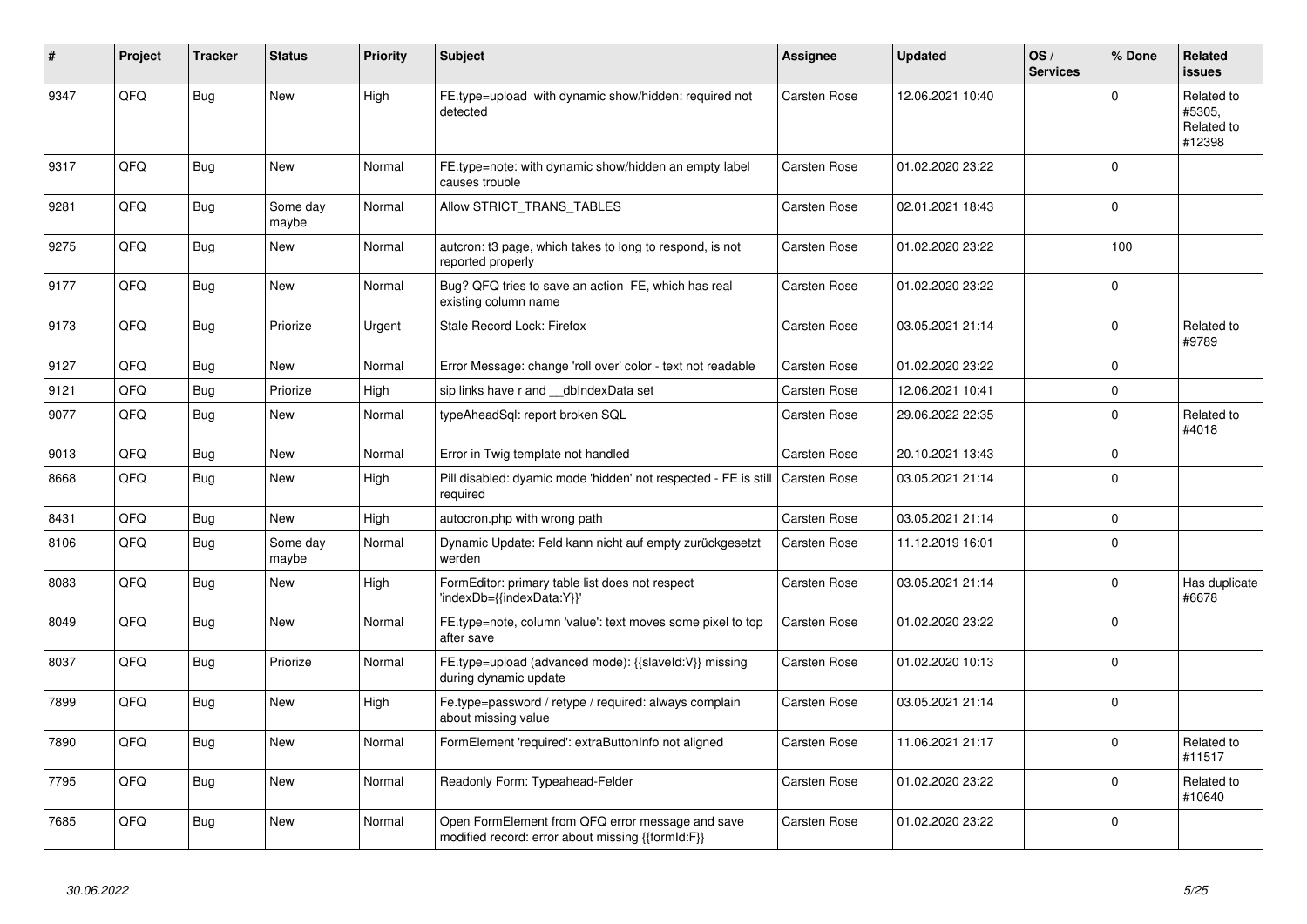| #    | Project | <b>Tracker</b> | <b>Status</b>     | <b>Priority</b> | Subject                                                                                                          | <b>Assignee</b>     | <b>Updated</b>   | OS/<br><b>Services</b> | % Done      | Related<br><b>issues</b> |
|------|---------|----------------|-------------------|-----------------|------------------------------------------------------------------------------------------------------------------|---------------------|------------------|------------------------|-------------|--------------------------|
| 7656 | QFQ     | Bug            | Priorize          | Normal          | FE with required, 'pattern' and 'extraButtonLock': always<br>complain about missing value                        | Carsten Rose        | 01.02.2020 10:13 |                        | $\mathbf 0$ |                          |
| 7650 | QFQ     | <b>Bug</b>     | New               | High            | Optional do not show 'required' sign on FormElement                                                              | Carsten Rose        | 03.05.2021 21:14 |                        | $\mathbf 0$ |                          |
| 7616 | QFQ     | Bug            | Priorize          | Normal          | Selectlist with Enum & Dynamic Update                                                                            | Carsten Rose        | 01.02.2020 10:13 |                        | $\mathbf 0$ |                          |
| 7574 | QFQ     | <b>Bug</b>     | New               | Normal          | Substitute error: form element not reported / dont parse<br>Form.note                                            | Carsten Rose        | 01.02.2020 23:21 |                        | $\mathbf 0$ |                          |
| 7547 | QFQ     | <b>Bug</b>     | New               | Normal          | Error Message in afterSave: wrong parameter column<br>reported                                                   | Carsten Rose        | 01.02.2020 23:22 |                        | $\mathbf 0$ |                          |
| 7524 | QFQ     | Bug            | New               | Normal          | QFQ throws a 'General Error' if 'fileadmin/protected/log/' is<br>not writeable                                   | Carsten Rose        | 01.02.2020 23:22 |                        | $\pmb{0}$   |                          |
| 7513 | QFQ     | <b>Bug</b>     | New               | Normal          | Radios not correct aligned                                                                                       | Carsten Rose        | 01.02.2020 23:22 |                        | $\mathbf 0$ |                          |
| 7512 | QFQ     | <b>Bug</b>     | New               | Normal          | FE: inputType=number >> 'pattern' is not respected                                                               | Carsten Rose        | 01.02.2020 23:22 |                        | $\mathbf 0$ |                          |
| 7456 | QFQ     | <b>Bug</b>     | Some day<br>maybe | Low             | Todos in Code: solve or make ticket                                                                              | <b>Carsten Rose</b> | 16.09.2021 15:10 |                        | $\mathbf 0$ |                          |
| 7261 | QFQ     | <b>Bug</b>     | <b>New</b>        | Normal          | Report pathFilename for user without path, only the filename                                                     | <b>Carsten Rose</b> | 01.02.2020 23:21 |                        | $\mathbf 0$ |                          |
| 7219 | QFQ     | <b>Bug</b>     | New               | Normal          | typeSheadSql / typeAheadSqlPrefetch: change to curly<br>braces                                                   | <b>Carsten Rose</b> | 01.02.2020 23:21 |                        | $\mathbf 0$ |                          |
| 7014 | QFQ     | Bug            | New               | Normal          | Sending invalid emails succeeds when<br>debug.redirectAllMailTo is set                                           | Carsten Rose        | 01.02.2020 23:21 |                        | $\mathbf 0$ |                          |
| 7002 | QFQ     | <b>Bug</b>     | <b>New</b>        | Normal          | Dynamic Update: row does not disappear / appear                                                                  | Carsten Rose        | 01.02.2020 23:22 |                        | $\mathbf 0$ |                          |
| 6912 | QFQ     | Bug            | New               | Normal          | error Message Var 'deadline' already set in SIP - in Form<br>with FE.value={{deadline:R:::{{deadlinePeriod:Y}}}} | <b>Carsten Rose</b> | 01.02.2020 23:21 |                        | $\mathbf 0$ |                          |
| 6677 | QFQ     | Bug            | <b>New</b>        | Normal          | Error message FE Action Element: no/wrong FE reference<br>who cause the problem.                                 | Carsten Rose        | 01.02.2020 23:21 |                        | $\mathbf 0$ |                          |
| 6574 | QFQ     | <b>Bug</b>     | Priorize          | Normal          | qfq.log: Fehlermeldung wurde angezeigt, aber nicht geloggt                                                       | Carsten Rose        | 01.02.2020 10:13 |                        | $\mathbf 0$ |                          |
| 6483 | QFQ     | <b>Bug</b>     | New               | Normal          | R Store funktioniert nicht bei 'Report Notation' im FE                                                           | Carsten Rose        | 01.02.2020 23:21 |                        | $\mathbf 0$ |                          |
| 6462 | QFQ     | Bug            | New               | Normal          | File Upload: Nutzlose Fehlermeldung wenn Datei zu gross                                                          | Carsten Rose        | 01.02.2020 23:21 |                        | $\mathbf 0$ | Related to<br>#6139      |
| 6116 | QFQ     | <b>Bug</b>     | Priorize          | High            | value of checkbox not saved                                                                                      | Carsten Rose        | 07.12.2021 17:19 |                        | $\mathbf 0$ |                          |
| 5991 | QFQ     | <b>Bug</b>     | Some day<br>maybe | Normal          | URLs with ' ' or long parameter are problematic                                                                  | Carsten Rose        | 01.02.2020 23:19 |                        | $\mathbf 0$ |                          |
| 5768 | QFQ     | <b>Bug</b>     | Some day<br>maybe | Normal          | '{{pageLanguage:T}}' missing if QFQ is called via api                                                            | Carsten Rose        | 01.02.2020 23:19 |                        | $\pmb{0}$   |                          |
| 5706 | QFQ     | Bug            | Some day<br>maybe | Normal          | upload: fileDestination needs to be sanatized                                                                    | Carsten Rose        | 01.02.2020 23:19 |                        | $\mathbf 0$ |                          |
| 5576 | QFQ     | <b>Bug</b>     | New               | Normal          | Using MySQL 'DROP' requires privilege - wich is not really<br>necessary.                                         | Carsten Rose        | 01.02.2020 23:21 |                        | $\pmb{0}$   |                          |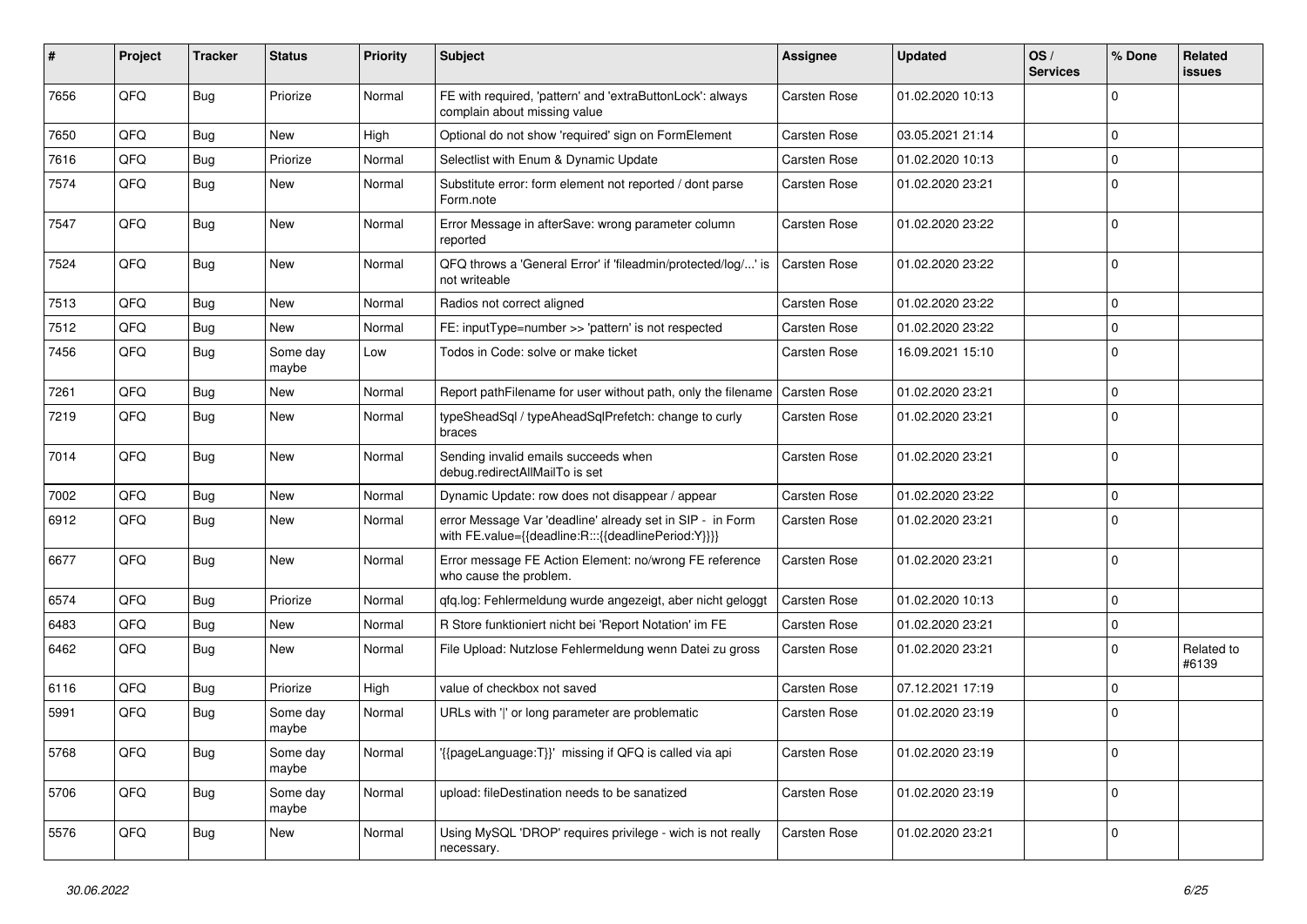| $\sharp$ | Project | <b>Tracker</b> | <b>Status</b>     | <b>Priority</b> | <b>Subject</b>                                                                                                       | <b>Assignee</b>     | <b>Updated</b>   | OS/<br><b>Services</b> | % Done      | Related<br>issues                              |
|----------|---------|----------------|-------------------|-----------------|----------------------------------------------------------------------------------------------------------------------|---------------------|------------------|------------------------|-------------|------------------------------------------------|
| 5559     | QFQ     | <b>Bug</b>     | New               | Normal          | FE.type = Upload: 'accept' might contain variables                                                                   | Carsten Rose        | 11.05.2020 21:23 |                        | $\mathbf 0$ |                                                |
| 5557     | QFQ     | <b>Bug</b>     | Some day<br>maybe | Normal          | Form load: STORE_RECORD filled, but should be empty                                                                  | Carsten Rose        | 01.02.2020 23:19 |                        | $\mathbf 0$ |                                                |
| 5459     | QFQ     | <b>Bug</b>     | New               | High            | Multi DB: spread system tables between 'QFQ' and<br>'Data'-DB                                                        | Carsten Rose        | 03.05.2021 21:14 |                        | $\mathbf 0$ | Related to<br>#4720                            |
| 5305     | QFQ     | <b>Bug</b>     | New               | Normal          | Upload FormElement: nicht disabled by readonly Form                                                                  | Carsten Rose        | 16.06.2021 13:43 |                        | $\Omega$    | Related to<br>#9347,<br>Related to<br>#9834    |
| 5221     | QFQ     | <b>Bug</b>     | New               | High            | Download Dialog: Bleibt stehen in FF wenn Datei<br>automatisch gespeichert wird.                                     | Carsten Rose        | 03.05.2021 21:14 |                        | $\mathbf 0$ |                                                |
| 5021     | QFQ     | <b>Bug</b>     | Some day<br>maybe | Normal          | FE.typ=extra - during save displays error 'datum2' already<br>filled in STORE_SIP - the value is stored nevertheless | Carsten Rose        | 01.02.2020 23:19 |                        | $\mathbf 0$ | Related to<br>#3875                            |
| 4771     | QFQ     | <b>Bug</b>     | Some day<br>maybe | Normal          | qfq: select-down-values empty after save (edit-form for<br>program administrators)                                   | Carsten Rose        | 01.02.2020 23:20 |                        | $\mathbf 0$ | Related to<br>#4549, Has<br>duplicate<br>#4282 |
| 4756     | QFQ     | <b>Bug</b>     | New               | Normal          | Form dirty even nothing changes                                                                                      | Carsten Rose        | 11.12.2019 16:16 |                        | $\mathbf 0$ |                                                |
| 4659     | QFQ     | <b>Bug</b>     | Some day<br>maybe | Normal          | infoButtonExtra                                                                                                      | Carsten Rose        | 01.02.2020 23:20 |                        | $\mathbf 0$ |                                                |
| 4651     | QFQ     | <b>Bug</b>     | Some day<br>maybe | Normal          | "Loading document" Modal wird angezeigt bei uzhcd type=2<br>Ansicht                                                  | Carsten Rose        | 01.02.2020 23:20 |                        | $\mathbf 0$ |                                                |
| 4583     | QFQ     | <b>Bug</b>     | Some day<br>maybe | Normal          | Dynamic Update bei TypeAhead Feldern                                                                                 | Carsten Rose        | 01.02.2020 23:19 |                        | $\mathbf 0$ |                                                |
| 4549     | QFQ     | <b>Bug</b>     | Some day<br>maybe | Normal          | TemplateGroups: FE.type SELECT loose selected value<br>after save                                                    | Carsten Rose        | 01.02.2020 23:20 |                        | $\mathbf 0$ | Related to<br>#4548.<br>Related to<br>#4771    |
| 4528     | QFQ     | <b>Bug</b>     | Some day<br>maybe | Normal          | extraButtonLock mit SQLAhead Bug                                                                                     | <b>Carsten Rose</b> | 01.02.2020 23:19 |                        | $\mathbf 0$ |                                                |
| 4328     | QFQ     | <b>Bug</b>     | Some day<br>maybe | Normal          | Error Message: Show FE name/number on problems in FE                                                                 | Carsten Rose        | 01.02.2020 23:20 |                        | $\mathbf 0$ |                                                |
| 4293     | QFQ     | <b>Bug</b>     | Some day<br>maybe | Normal          | Download broken if token 'd:' is missing - but no error<br>message                                                   | Carsten Rose        | 11.12.2019 16:03 |                        | $\mathbf 0$ | Related to<br>#7514                            |
| 4279     | QFQ     | <b>Bug</b>     | Some day<br>maybe | High            | config.linkVars lost                                                                                                 | Carsten Rose        | 03.05.2021 21:14 |                        | 0           |                                                |
| 4092     | QFQ     | <b>Bug</b>     | Some day<br>maybe | Normal          | 1) Logging verbessern wann welches FE warum<br>ausgefuehrt wird, 2) Documentation: Best Practice Template<br>Group   | Carsten Rose        | 01.02.2020 23:19 |                        | $\mathbf 0$ | Related to<br>#3504                            |
| 4008     | QFQ     | <b>Bug</b>     | Some day<br>maybe | Normal          | FormElemen.type=sendmail: wrong 'TO' if 'real<br>name <rea@mail.to>' is used</rea@mail.to>                           | Carsten Rose        | 11.12.2019 16:03 |                        | $\mathbf 0$ |                                                |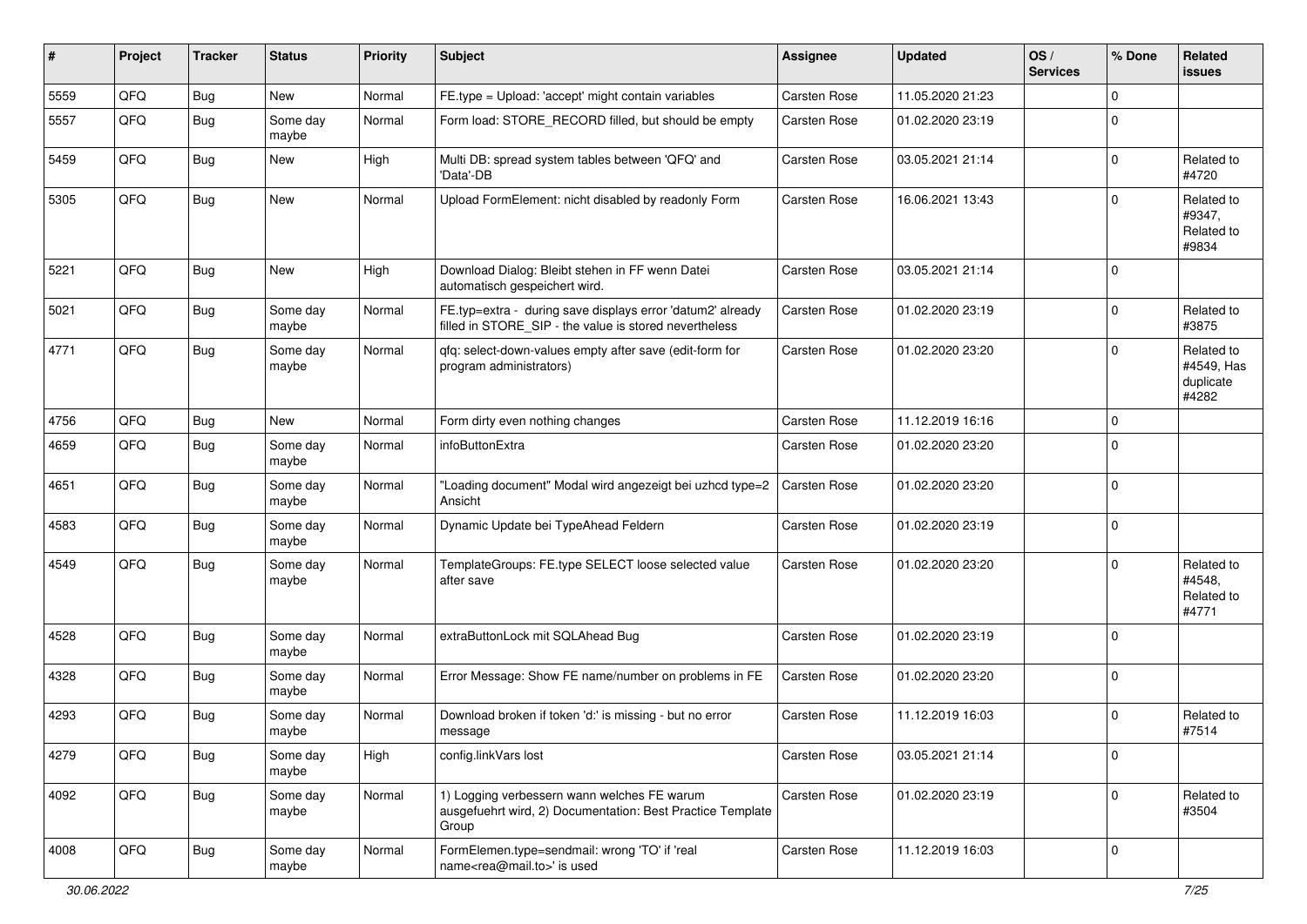| ∦     | Project | <b>Tracker</b> | <b>Status</b>     | <b>Priority</b> | <b>Subject</b>                                                                                                                | <b>Assignee</b>     | <b>Updated</b>   | OS/<br><b>Services</b> | % Done      | Related<br>issues    |
|-------|---------|----------------|-------------------|-----------------|-------------------------------------------------------------------------------------------------------------------------------|---------------------|------------------|------------------------|-------------|----------------------|
| 3895  | QFQ     | Bug            | Some day<br>maybe | Normal          | typeahead pedantic: on lehrkredit Idap webpass - if only one<br>person is in dropdown, such person can't be selected          | <b>Carsten Rose</b> | 11.12.2019 16:03 |                        | $\mathbf 0$ |                      |
| 3882  | QFQ     | <b>Bug</b>     | Some day<br>maybe | Normal          | templateGroup: disable 'add' if limit is reached - funktioniert<br>nicht wenn bereits records existierten                     | Carsten Rose        | 11.12.2019 16:03 |                        | 0           |                      |
| 3811  | QFQ     | <b>Bug</b>     | Some day<br>maybe | Normal          | Dynamic Update: extraButtonInfo - Text aktualisieren                                                                          | Carsten Rose        | 11.12.2019 16:03 |                        | $\Omega$    | Related to<br>#11517 |
| 3782  | QFQ     | <b>Bug</b>     | Priorize          | Normal          | Bei fehlerhafter Eingabe (z.B. Datum) sollte das erwartete<br>Format angezeigt werden                                         | Carsten Rose        | 01.02.2020 10:13 |                        | $\Omega$    |                      |
| 3750  | QFQ     | Bug            | Some day<br>maybe | Normal          | FE in a row: if one violates check, all are red                                                                               | Carsten Rose        | 11.12.2019 16:03 |                        | 0           |                      |
| 3682  | QFQ     | Bug            | Some day<br>maybe | Normal          | Dynamic update: Radio buttons                                                                                                 | Carsten Rose        | 11.12.2019 16:02 |                        | $\mathbf 0$ |                      |
| 3588  | QFQ     | <b>Bug</b>     | Some day<br>maybe | Normal          | templateGroup: versteckte Elemente werden weiterhin<br>gespeichert.                                                           | Carsten Rose        | 11.12.2019 16:02 |                        | $\mathbf 0$ |                      |
| 3570  | QFQ     | <b>Bug</b>     | Some day<br>maybe | High            | Formular mit prmitnew permitEdit=Always wird nicht<br>aufgerufen (ist leer)                                                   | Carsten Rose        | 03.05.2021 21:14 |                        | 0           |                      |
| 3547  | QFQ     | <b>Bug</b>     | New               | Normal          | FE of type 'note' causes writing of empty fields.                                                                             | <b>Carsten Rose</b> | 01.02.2020 23:21 |                        | $\Omega$    |                      |
| 3349  | QFQ     | <b>Bug</b>     | Some day<br>maybe | Normal          | config.qfq.ini: a) vertraegt keine '=' im Value (z.B. Passwort),<br>b) Values sollten in ticks einschliessbar sein (spaces, ) | Carsten Rose        | 11.12.2019 16:02 |                        | $\mathbf 0$ |                      |
| 3130  | QFQ     | Bug            | Some day<br>maybe | Normal          | Debug Info's nicht korrekt nach 'New > Save'.                                                                                 | Carsten Rose        | 11.12.2019 16:03 |                        | 0           | Related to<br>#3253  |
| 3109  | QFQ     | Bug            | Some day<br>maybe | High            | RealUrl: Links werden nicht korrekt gerendert                                                                                 | <b>Carsten Rose</b> | 03.05.2021 21:14 |                        | $\mathbf 0$ |                      |
| 3061  | QFQ     | Bug            | Some day<br>maybe | High            | winstitute: mysql connection durcheinander - nmhp17<br>(ag7)/QFQ arbeitet mit DB/Tabellen von biostat.                        | Carsten Rose        | 03.05.2021 21:14 |                        | 0           |                      |
| 2643  | QFQ     | <b>Bug</b>     | Some day<br>maybe | Normal          | Zend / PHP Webinars anschauen                                                                                                 | Carsten Rose        | 01.02.2020 15:56 |                        | $\Omega$    |                      |
| 13647 | QFQ     | <b>Bug</b>     | <b>New</b>        | Normal          | Autofocus funktioniert nicht auf Chrome                                                                                       | Benjamin Baer       | 19.03.2022 17:44 |                        | $\mathbf 0$ |                      |
| 13528 | QFQ     | Bug            | <b>New</b>        | Normal          | gfg.io > releases: es wird kein neues Release angelegt                                                                        | Benjamin Baer       | 19.03.2022 17:46 |                        | 0           |                      |
| 11237 | QFQ     | Bug            | New               | High            | Radiobutton / parameter.buttonClass= btn-default - kein dirty<br>Trigger                                                      | Benjamin Baer       | 03.05.2021 21:12 |                        | $\Omega$    | Related to<br>#10766 |
| 11057 | QFQ     | Bug            | <b>New</b>        | High            | Checkboxes ohne span.checkmark im Report werden<br>ausgeblendet                                                               | Benjamin Baer       | 03.05.2021 21:12 |                        | $\Omega$    | Related to<br>#11039 |
| 9898  | QFQ     | <b>Bug</b>     | Feedback          | Normal          | Formular trotz Timeout gespeichert                                                                                            | Benjamin Baer       | 01.02.2020 15:56 |                        | 0           |                      |
| 9535  | QFQ     | Bug            | Feedback          | Normal          | Report:  AS '_vertical' - column to wide - vertical >> rot45,<br>rot <sub>90</sub>                                            | Benjamin Baer       | 01.02.2020 15:56 |                        | $\mathbf 0$ |                      |
| 6566  | QFQ     | <b>Bug</b>     | Priorize          | Normal          | Link Function 'delete': provided parameter missing on page<br>reload                                                          | Benjamin Baer       | 03.01.2022 08:08 |                        | 0           |                      |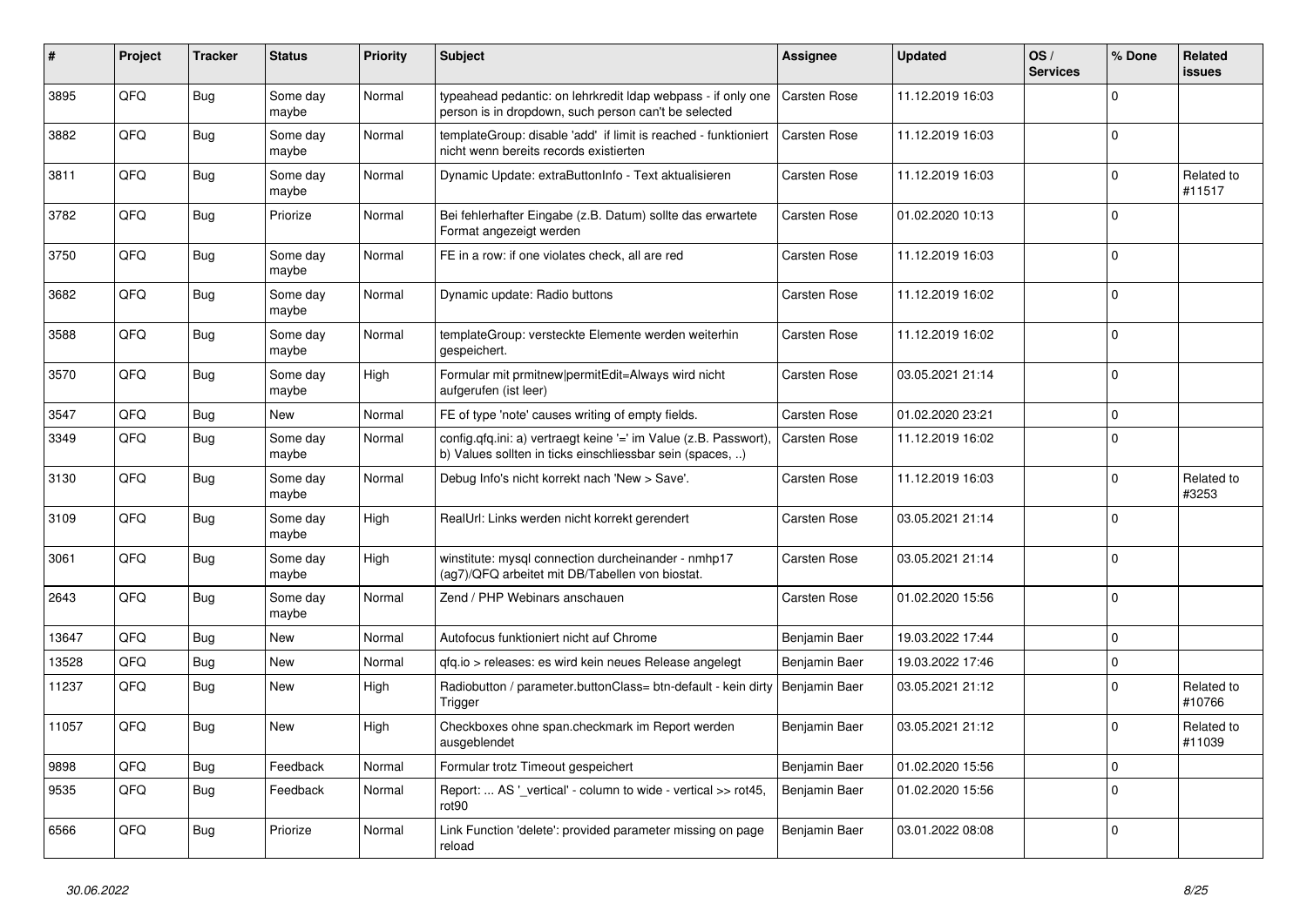| #     | Project | <b>Tracker</b> | <b>Status</b>     | <b>Priority</b> | <b>Subject</b>                                                                                                                                           | <b>Assignee</b> | <b>Updated</b>   | OS/<br><b>Services</b> | % Done      | <b>Related</b><br><b>issues</b> |
|-------|---------|----------------|-------------------|-----------------|----------------------------------------------------------------------------------------------------------------------------------------------------------|-----------------|------------------|------------------------|-------------|---------------------------------|
| 6140  | QFQ     | Bug            | Priorize          | Normal          | QFQ DnD Sort: Locked fields                                                                                                                              | Benjamin Baer   | 21.03.2022 09:56 |                        | $\mathbf 0$ |                                 |
| 4457  | QFQ     | Bug            | Priorize          | Normal          | typeahead: pressing return to select an item, saves the form<br>and closes the form.                                                                     | Benjamin Baer   | 03.01.2022 08:01 |                        | $\mathbf 0$ | Related to<br>#4398             |
| 4454  | QFQ     | <b>Bug</b>     | Some day<br>maybe | Normal          | Required Elements: multiple elements in a row - whole row<br>marked if only one input is empty.                                                          | Benjamin Baer   | 01.02.2020 23:20 |                        | $\Omega$    |                                 |
| 4398  | QFQ     | Bug            | Some day<br>maybe | Normal          | Typeahead: mouse click in a prefilled input opens a single<br>item dropdown with the current value - click on it seems to<br>set the value, not the key. | Benjamin Baer   | 01.02.2020 23:20 |                        | $\Omega$    | Related to<br>#4457             |
| 2665  | QFQ     | Bug            | Priorize          | Normal          | Dynamic Update funktioniert nicht, wenn beim<br>entsprechenden FormElement eine size angegeben ist.                                                      | Benjamin Baer   | 03.01.2022 08:12 |                        | 30          |                                 |
| 2063  | QFQ     | <b>Bug</b>     | Some day<br>maybe | Normal          | Pills auf 'inaktiv' setzen falls keine Element auf dem Pill<br>sichtbar sind.                                                                            | Benjamin Baer   | 11.12.2019 16:03 |                        | $\Omega$    | Related to<br>#3752             |
| 11715 | QFQ     | Bug            | <b>New</b>        | Normal          | acceptZeroAsRequired and requiredOffButMark do not<br>coincide                                                                                           |                 | 08.12.2020 12:13 |                        | $\Omega$    |                                 |
| 11522 | QFQ     | Bug            | New               | Normal          | Aus/Einblenden von Reitern                                                                                                                               |                 | 13.11.2020 14:58 |                        | $\mathbf 0$ |                                 |
| 11195 | QFQ     | Bug            | <b>New</b>        | Low             | Dynamic Update: Note not updated if new text is empty<br>(v20.4)                                                                                         |                 | 25.09.2020 11:14 |                        | $\mathbf 0$ |                                 |
| 10890 | QFQ     | <b>Bug</b>     | <b>New</b>        | Normal          | AutoCron hangs                                                                                                                                           |                 | 20.07.2020 13:56 |                        | $\mathbf 0$ |                                 |
| 10766 | QFQ     | Bug            | <b>New</b>        | High            | Radiobutton / parameter.buttonClass=btn-default: dynamic<br>update                                                                                       |                 | 03.05.2021 21:12 |                        | $\Omega$    | Related to<br>#11237            |
| 10759 | QFQ     | <b>Bug</b>     | <b>New</b>        | Normal          | emptyMeansNull - Feld falsch aktualisiert                                                                                                                |                 | 12.11.2020 23:45 |                        | $\mathbf 0$ |                                 |
| 10324 | QFQ     | <b>Bug</b>     | <b>New</b>        | Normal          | Excel Export mit Template funktioniert nur, wenn Template<br>vor uid kommt                                                                               |                 | 30.03.2020 11:20 |                        | $\Omega$    | Related to<br>#10257            |
| 9855  | QFQ     | <b>Bug</b>     | <b>New</b>        | Normal          | <b>Required Check</b>                                                                                                                                    |                 | 01.02.2020 15:56 |                        | $\mathbf 0$ |                                 |
| 9126  | QFQ     | Bug            | Some day<br>maybe | Normal          | hidden Form elements are present in page source                                                                                                          |                 | 02.01.2021 18:41 |                        | $\mathbf 0$ |                                 |
| 9024  | QFQ     | Bug            | Some day<br>maybe | Normal          | QFQ Einarbeitung                                                                                                                                         |                 | 01.02.2020 15:56 |                        | $\Omega$    |                                 |
| 9020  | QFQ     | Bug            | Some day<br>maybe | Normal          | radio mit buttonClass und dynamicUpdate lassen sich nicht<br>kombinieren                                                                                 |                 | 11.12.2019 16:01 |                        | $\Omega$    |                                 |
| 7402  | QFQ     | <b>Bug</b>     | Some day<br>maybe | Normal          | thumbnail cache: outdated picture when permission denied<br>and permission resolved.                                                                     |                 | 01.02.2020 23:20 |                        | $\mathbf 0$ |                                 |
| 7281  | QFQ     | Bug            | Some day<br>maybe | Normal          | Subrecords: on large screen separator line too short                                                                                                     |                 | 01.02.2020 23:19 |                        | $\Omega$    |                                 |
| 7101  | QFQ     | <b>Bug</b>     | Some day<br>maybe | Normal          | 'form' in SIP and 'report' - breaks                                                                                                                      |                 | 01.02.2020 23:20 |                        | $\mathbf 0$ |                                 |
| 5877  | QFQ     | <b>Bug</b>     | Some day<br>maybe | Normal          | FE.type=note:bsColumn strange behaviour                                                                                                                  |                 | 01.02.2020 23:19 |                        | $\mathbf 0$ |                                 |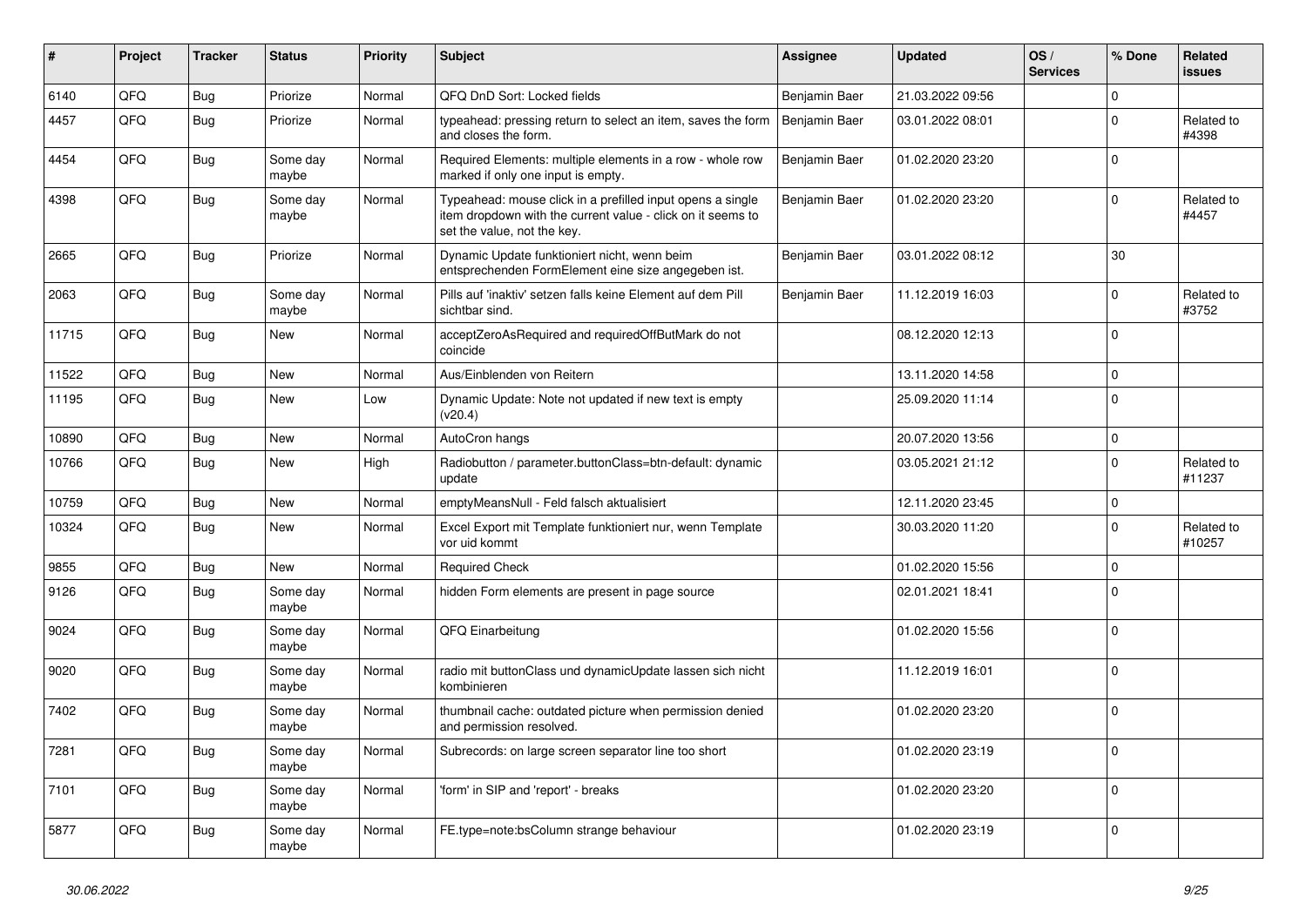| #     | Project | <b>Tracker</b> | <b>Status</b>     | <b>Priority</b> | <b>Subject</b>                                                                            | <b>Assignee</b>        | <b>Updated</b>   | OS/<br><b>Services</b> | % Done      | Related<br>issues                                                                                                                                                     |
|-------|---------|----------------|-------------------|-----------------|-------------------------------------------------------------------------------------------|------------------------|------------------|------------------------|-------------|-----------------------------------------------------------------------------------------------------------------------------------------------------------------------|
| 4546  | QFQ     | Bug            | Some day<br>maybe | Normal          | NH: SIP storage is destroyed                                                              |                        | 01.02.2020 23:20 |                        | 0           |                                                                                                                                                                       |
| 4441  | QFQ     | <b>Bug</b>     | Some day<br>maybe | Normal          | \$_SERVER Vars sollten nur aus dem Store genommen<br>werden - Code entsprechend anpassen. |                        | 11.12.2019 16:02 |                        | 0           |                                                                                                                                                                       |
| 4138  | QFQ     | <b>Bug</b>     | Some day<br>maybe | Normal          | _style fehlt                                                                              |                        | 11.12.2019 16:03 |                        | 0           |                                                                                                                                                                       |
| 4122  | QFQ     | <b>Bug</b>     | Some day<br>maybe | Normal          | file: Render Mode hat keinen Effekt                                                       |                        | 11.12.2019 16:03 |                        | 0           |                                                                                                                                                                       |
| 13609 | QFQ     | Feature        | New               | Normal          | QFQ Introduction: Seite aufloesen                                                         | Philipp<br>Gröbelbauer | 28.05.2022 11:02 |                        | $\pmb{0}$   |                                                                                                                                                                       |
| 10124 | QFQ     | Feature        | Feedback          | Normal          | qfq AAI-Login                                                                             | Karin Niffeler         | 07.05.2020 09:36 |                        | 0           |                                                                                                                                                                       |
| 14376 | QFQ     | Feature        | New               | Normal          | QFQ Bootstrap: if missing, create stored procedures                                       | Enis Nuredini          | 19.06.2022 16:37 |                        | 0           |                                                                                                                                                                       |
| 14320 | QFQ     | Feature        | ToDo              | Normal          | Allow specific HTML Tags and Attributes: general, TinyMCE                                 | Enis Nuredini          | 17.06.2022 10:44 |                        | $\mathbf 0$ | Related to<br>#12664,<br>Related to<br>#12039,<br>Related to<br>#11702,<br>Related to<br>#7239,<br>Related to<br>#3708,<br>Related to<br>#3646,<br>Related to<br>#880 |
| 14227 | QFQ     | Feature        | New               | Normal          | Selenium Konkurrenz: cypress.io                                                           | Enis Nuredini          | 28.05.2022 11:02 |                        | 0           |                                                                                                                                                                       |
| 14028 | QFQ     | Feature        | New               | Normal          | Required notification: visual nicer                                                       | Enis Nuredini          | 28.05.2022 11:01 |                        | 0           |                                                                                                                                                                       |
| 13945 | QFQ     | Feature        | New               | Normal          | As _link: content before/after link                                                       | Enis Nuredini          | 28.05.2022 11:01 |                        | 0           | Related to<br>#12262                                                                                                                                                  |
| 13900 | QFQ     | Feature        | Priorize          | Normal          | Selenium: Check das Cookie/PDF funktioniert                                               | Enis Nuredini          | 25.03.2022 12:45 |                        | 0           |                                                                                                                                                                       |
| 13757 | QFQ     | Feature        | New               | High            | QR / Bar-Code Plugin                                                                      | Enis Nuredini          | 19.03.2022 17:43 |                        | 0           |                                                                                                                                                                       |
| 13608 | QFQ     | Feature        | Some day<br>maybe | Normal          | Automatic Browser Language Redirect                                                       | Enis Nuredini          | 17.06.2022 08:35 |                        | 0           |                                                                                                                                                                       |
| 13572 | QFQ     | Feature        | Feedback          | Normal          | Form Load: misleading error message on trying to load non<br>existent primary record      | Enis Nuredini          | 16.05.2022 23:16 |                        | 100         |                                                                                                                                                                       |
| 12630 | QFQ     | Feature        | In Progress       | Normal          | Input: date[time]: min / max values                                                       | Enis Nuredini          | 20.06.2022 18:31 |                        | $\pmb{0}$   | Related to<br>#10096,<br>Related to<br>#14302,<br>Related to<br>#14303                                                                                                |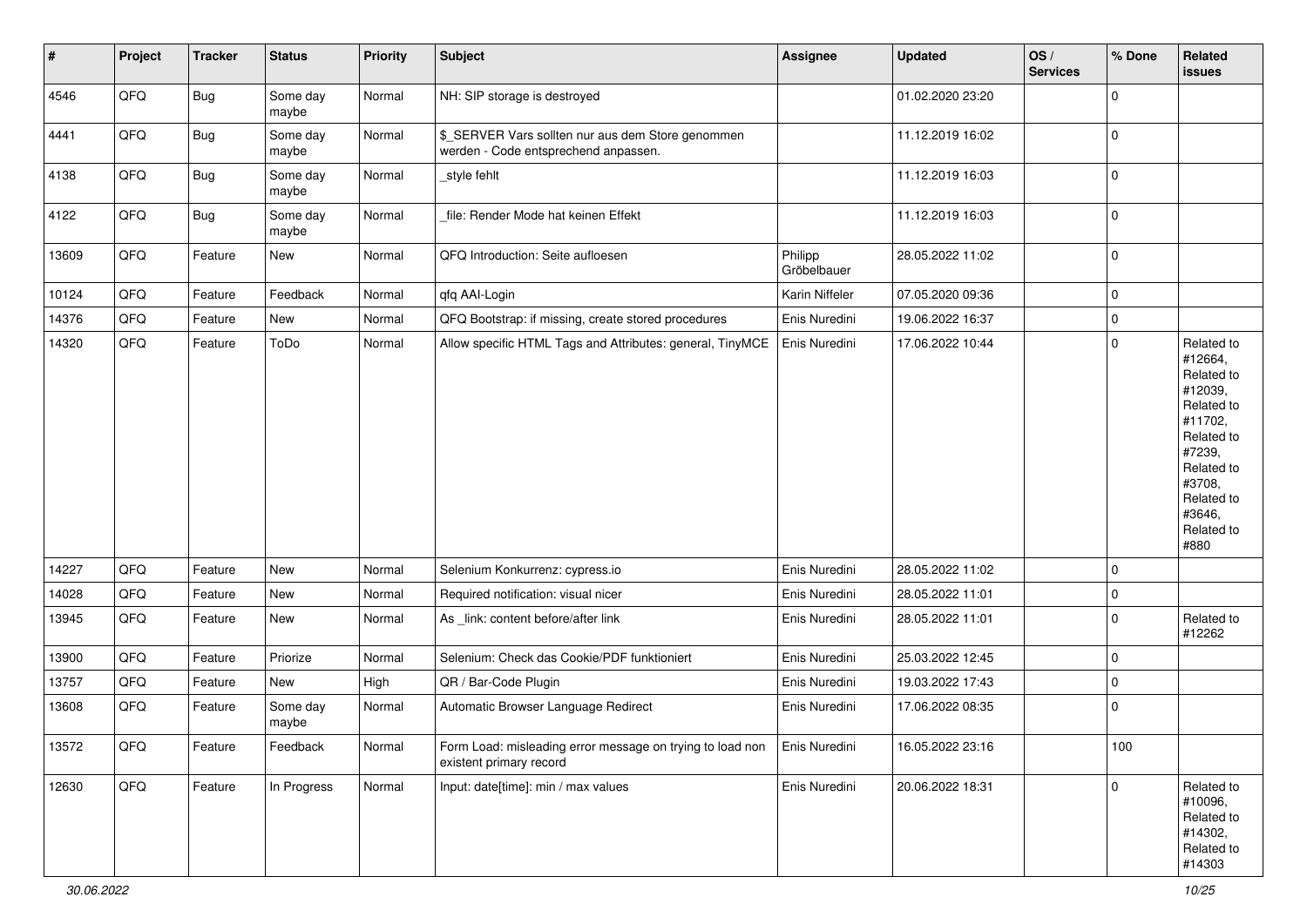| #     | Project | <b>Tracker</b> | <b>Status</b>              | <b>Priority</b> | <b>Subject</b>                                                                        | <b>Assignee</b> | <b>Updated</b>   | OS/<br><b>Services</b> | % Done      | Related<br>issues                                                           |
|-------|---------|----------------|----------------------------|-----------------|---------------------------------------------------------------------------------------|-----------------|------------------|------------------------|-------------|-----------------------------------------------------------------------------|
| 12262 | QFQ     | Feature        | ToDo                       | Normal          | Form buttons on top: more customable                                                  | Enis Nuredini   | 17.06.2022 10:44 |                        | $\Omega$    | Related to<br>#13945, Has<br>duplicate<br>#4046, Has<br>duplicate<br>#10080 |
| 11892 | QFQ     | Feature        | New                        | Normal          | tablesorter: columns with links are hard to order - new<br>qualifier 'Y: <ord>'</ord> | Enis Nuredini   | 23.03.2022 09:22 |                        | $\mathbf 0$ |                                                                             |
| 10782 | QFQ     | Feature        | Feedback                   | Normal          | Tiny MCE: Image Upload                                                                | Enis Nuredini   | 16.05.2022 23:16 |                        | $\mathbf 0$ | Related to<br>#12452                                                        |
| 10569 | QFQ     | Feature        | Priorize                   | Normal          | link _blank more safe                                                                 | Enis Nuredini   | 25.03.2022 12:44 |                        | 0           |                                                                             |
| 10463 | QFQ     | Feature        | New                        | Normal          | Report_link: expliztes setzen von HTML Tags (Bedarf fuer<br>'data-selenium' & 'id')   | Enis Nuredini   | 23.03.2022 09:23 |                        | $\mathbf 0$ | Related to<br>#7648                                                         |
| 9052  | QFQ     | Feature        | Feedback                   | High            | Report: CodeMirror with SQL Syntax Highlight in FE                                    | Enis Nuredini   | 08.06.2022 10:25 |                        | $\mathbf 0$ |                                                                             |
| 3864  | QFQ     | Feature        | New                        | Normal          | Encrypt / decrypt field                                                               | Enis Nuredini   | 30.06.2022 16:29 |                        | $\mathbf 0$ |                                                                             |
| 14371 | QFQ     | Feature        | Priorize                   | Normal          | LDAP via REPORT                                                                       | Carsten Rose    | 19.06.2022 16:37 |                        | $\pmb{0}$   |                                                                             |
| 14290 | QFQ     | Feature        | Priorize                   | Normal          | FormEditor: Show Table Definition                                                     | Carsten Rose    | 19.06.2022 16:37 |                        | $\mathbf 0$ |                                                                             |
| 14187 | QFQ     | Feature        | New                        | High            | qfq.log: show current URL                                                             | Carsten Rose    | 28.05.2022 11:02 |                        | $\mathbf 0$ | Related to<br>#13933,<br>Related to<br>#12532,<br>Related to<br>#11893      |
| 14090 | QFQ     | Feature        | New                        | Normal          | Nützliche _script funktionen                                                          | Carsten Rose    | 28.05.2022 11:03 |                        | $\mathbf 0$ |                                                                             |
| 13843 | QFQ     | Feature        | New                        | Normal          | Create JWT via QFQ                                                                    | Carsten Rose    | 19.03.2022 17:42 |                        | $\mathbf 0$ |                                                                             |
| 13841 | QFQ     | Feature        | New                        | Normal          | Create PDF via iText - evaluate                                                       | Carsten Rose    | 19.03.2022 17:42 |                        | $\mathbf 0$ |                                                                             |
| 13700 | QFQ     | Feature        | New                        | Normal          | Redesign qfq.io Seite                                                                 | Carsten Rose    | 19.03.2022 17:43 |                        | $\pmb{0}$   |                                                                             |
| 13566 | QFQ     | Feature        | Ready to sync<br>(develop) | Normal          | Delete config-example.qfq.php file                                                    | Carsten Rose    | 23.12.2021 09:25 |                        | $\mathbf 0$ |                                                                             |
| 13467 | QFQ     | Feature        | New                        | Normal          | ChangeLog Generator                                                                   | Carsten Rose    | 19.03.2022 17:46 |                        | $\mathbf 0$ | Related to<br>#11460                                                        |
| 13354 | QFQ     | Feature        | New                        | Normal          | Using Websocket in QFQ                                                                | Carsten Rose    | 10.11.2021 15:47 |                        | 0           |                                                                             |
| 13330 | QFQ     | Feature        | In Progress                | Normal          | Multi Form: Upload                                                                    | Carsten Rose    | 07.11.2021 12:40 |                        | 50          | Related to<br>#9706                                                         |
| 12679 | QFQ     | Feature        | New                        | Normal          | tablesorter: custom column width                                                      | Carsten Rose    | 16.06.2021 11:10 |                        | $\mathbf 0$ |                                                                             |
| 12664 | QFQ     | Feature        | New                        | Normal          | TinyMCE: report/remove malicous HTML/JS Code                                          | Carsten Rose    | 19.03.2022 17:47 |                        | $\mathbf 0$ | Related to<br>#14320                                                        |
| 12632 | QFQ     | Feature        | New                        | Normal          | TinyMCE: Prepare CSS classes for images                                               | Carsten Rose    | 04.06.2021 14:35 |                        | 100         | Blocked by<br>#12186                                                        |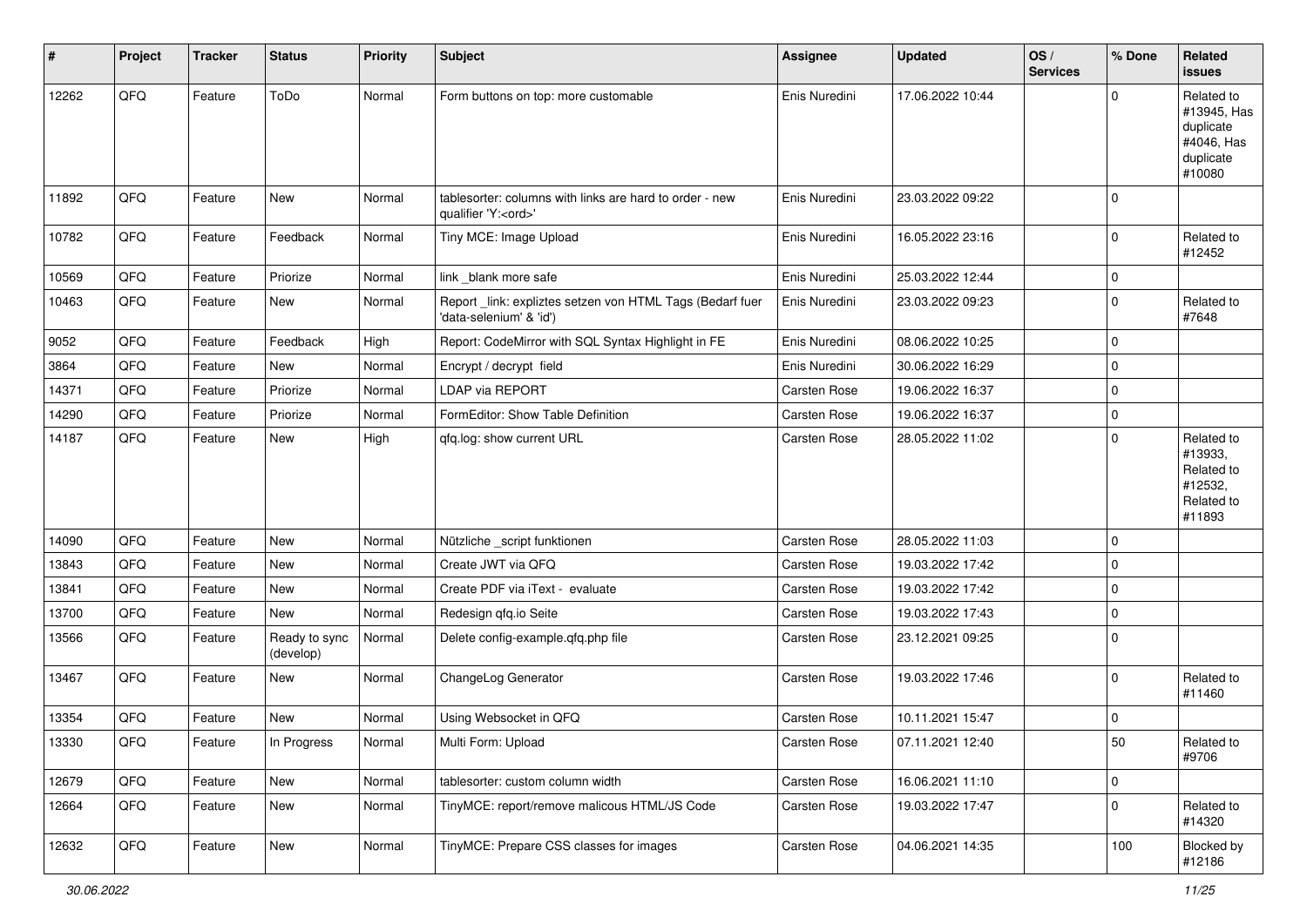| #     | Project | <b>Tracker</b> | <b>Status</b>     | <b>Priority</b> | <b>Subject</b>                                                                                                                        | Assignee            | <b>Updated</b>   | OS/<br><b>Services</b> | % Done      | Related<br><b>issues</b>                                               |
|-------|---------|----------------|-------------------|-----------------|---------------------------------------------------------------------------------------------------------------------------------------|---------------------|------------------|------------------------|-------------|------------------------------------------------------------------------|
| 12611 | QFQ     | Feature        | Some day<br>maybe | Normal          | Refactoring: Bootstrap with Lazy Loading                                                                                              | Carsten Rose        | 08.06.2022 10:37 |                        | $\mathbf 0$ | Related to<br>#12490,<br>Related to<br>#10013.<br>Related to<br>#7732  |
| 12603 | QFQ     | Feature        | New               | Normal          | Dropdown (Select), Radio, checkbox:<br>itemListAlways={{!SELECT key, value}}                                                          | Carsten Rose        | 19.03.2022 17:47 |                        | $\mathbf 0$ |                                                                        |
| 12584 | QFQ     | Feature        | Feedback          | Normal          | T3 v10 migration script: replace alias-patterns (v11)                                                                                 | <b>Carsten Rose</b> | 28.05.2022 11:12 |                        | 100         |                                                                        |
| 12544 | QFQ     | Feature        | New               | High            | a) ' AS _link' new also as ' AS _format', b) sortierung via<br>'display: none;', c) '_format' benoeitgt nicht zwingend<br>u/U/p/m/z/d | Carsten Rose        | 14.12.2021 16:03 |                        | $\Omega$    |                                                                        |
| 12532 | QFQ     | Feature        | New               | High            | SIP-Parameter bei Seitenaufruf in Browser-Console<br>anzeigen                                                                         | Carsten Rose        | 07.12.2021 17:19 |                        | $\mathbf 0$ | Related to<br>#11893,<br>Related to<br>#14187                          |
| 12504 | QFQ     | Feature        | Priorize          | Normal          | sql.log: report fe.id                                                                                                                 | Carsten Rose        | 05.05.2021 22:09 |                        | $\mathbf 0$ |                                                                        |
| 12503 | QFQ     | Feature        | Priorize          | Normal          | Detect dangerous UPDATE statement with missing WHERE                                                                                  | <b>Carsten Rose</b> | 05.05.2021 22:09 |                        | $\mathbf 0$ |                                                                        |
| 12480 | QFQ     | Feature        | New               | Normal          | If QFQ upgrade is running, block further request                                                                                      | Carsten Rose        | 03.05.2021 20:45 |                        | $\Omega$    |                                                                        |
| 12477 | QFQ     | Feature        | New               | Normal          | Support for refactoring: Form, FormElement, diverse<br>Tabellen/Spalten, tt-content Records                                           | Carsten Rose        | 03.05.2021 20:45 |                        | $\mathbf 0$ |                                                                        |
| 12474 | QFQ     | Feature        | New               | Normal          | Check BaseConfigURL if it is given and the the last char is '/'                                                                       | <b>Carsten Rose</b> | 03.05.2021 20:45 |                        | $\Omega$    |                                                                        |
| 12465 | QFQ     | Feature        | New               | Normal          | QFQ Function: use in FE to fill StoreRecord                                                                                           | Carsten Rose        | 05.05.2021 21:58 |                        | $\pmb{0}$   |                                                                        |
| 12452 | QFQ     | Feature        | Priorize          | Normal          | BaseURL: alsways with '/' at the end                                                                                                  | Carsten Rose        | 19.06.2022 13:45 |                        | $\Omega$    | Related to<br>#10782                                                   |
| 12440 | QFQ     | Feature        | In Progress       | Normal          | Typo3 V10 upgrade (durchfuehren und testen)                                                                                           | Carsten Rose        | 21.03.2022 09:53 |                        | 50          | Related to<br>#12357,<br>Related to<br>#12067.<br>Related to<br>#10661 |
| 12439 | QFQ     | Feature        | In Progress       | Normal          | TinyMCE Paste from Word & Character Count/Limit                                                                                       | Carsten Rose        | 05.05.2021 22:15 |                        | $\pmb{0}$   |                                                                        |
| 12413 | QFQ     | Feature        | <b>New</b>        | Normal          | STORE_TYPO3: enhance for {{be_users.email:T}},<br>{{fe users.email:T}}                                                                | Carsten Rose        | 03.05.2021 20:45 |                        | $\Omega$    | Related to<br>#12412,<br>Related to<br>#10012                          |
| 12412 | QFQ     | Feature        | <b>New</b>        | Normal          | Action/Escape qualifier 'e' (empty), '0': if given, an empty<br>string (or '0') will be treated as 'not found'                        | <b>Carsten Rose</b> | 08.05.2021 09:40 |                        | $\Omega$    | Related to<br>#12413,<br>Related to<br>#10012                          |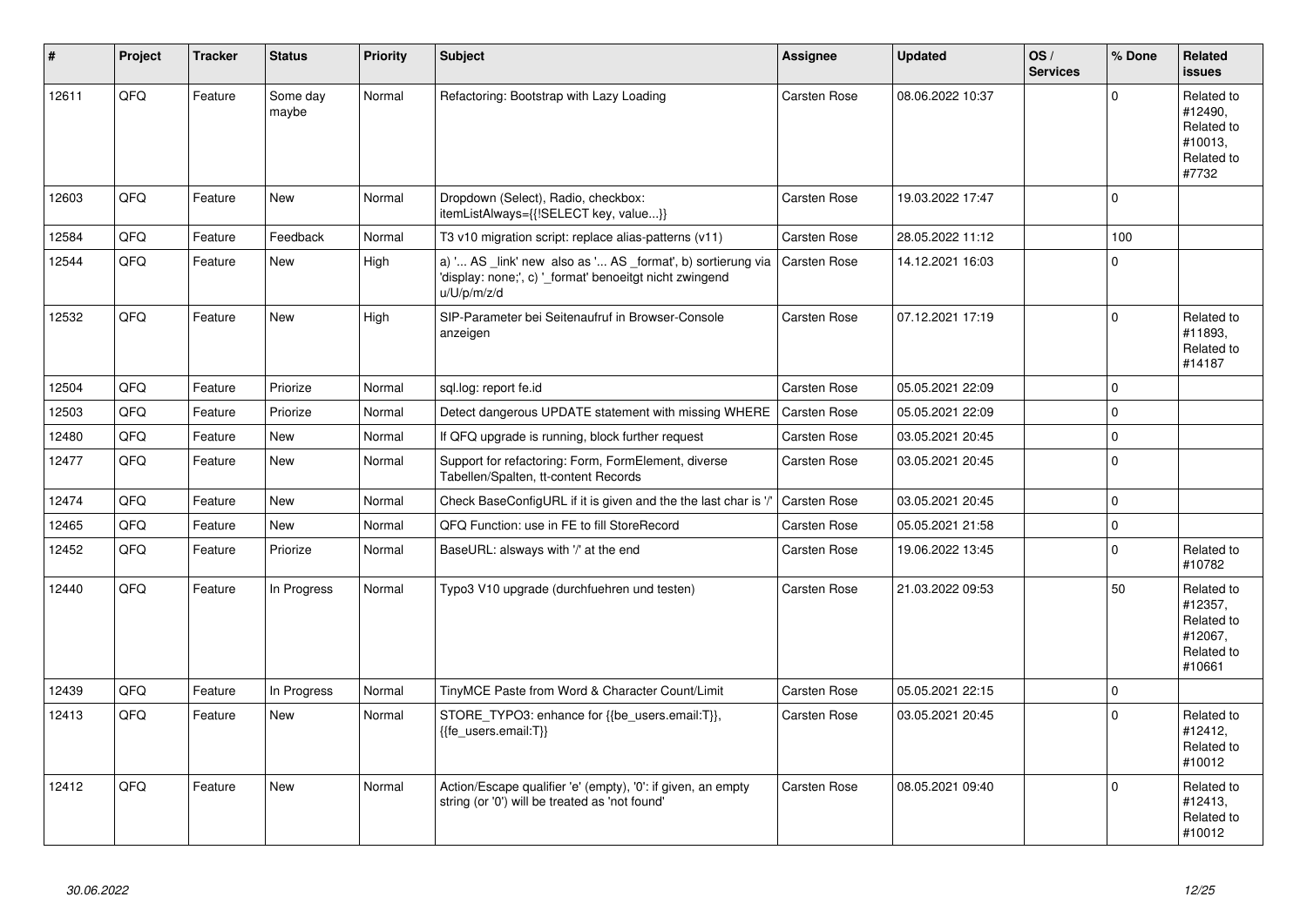| #     | Project | <b>Tracker</b> | <b>Status</b>     | <b>Priority</b> | <b>Subject</b>                                                                                                      | <b>Assignee</b>                                        | <b>Updated</b>      | OS/<br><b>Services</b> | % Done      | Related<br><b>issues</b>                      |                      |
|-------|---------|----------------|-------------------|-----------------|---------------------------------------------------------------------------------------------------------------------|--------------------------------------------------------|---------------------|------------------------|-------------|-----------------------------------------------|----------------------|
| 12400 | QFQ     | Feature        | New               | Normal          | Tutorial ist in QFQ Doku, Wird in der Suche gefunden, es<br>gibt aber kein Menupunkt - Inhalt ueberpruefen          | <b>Carsten Rose</b>                                    | 03.05.2021 20:45    |                        | $\mathbf 0$ |                                               |                      |
| 12337 | QFQ     | Feature        | Some day<br>maybe | Normal          | Database.php: better caching                                                                                        | <b>Carsten Rose</b>                                    | 16.09.2021 15:10    |                        | $\mathbf 0$ |                                               |                      |
| 12330 | QFQ     | Feature        | New               | Normal          | Copy to input field / text area / TinyMCE                                                                           | Carsten Rose                                           | 07.04.2021 09:01    |                        | $\mathbf 0$ |                                               |                      |
| 12315 | QFQ     | Feature        | Some day<br>maybe | Normal          | Form History (Diffs) / Backups                                                                                      | Carsten Rose                                           | 16.09.2021 15:10    |                        | $\mathbf 0$ |                                               |                      |
| 12269 | QFQ     | Feature        | New               | Normal          | 2FA - Login                                                                                                         | Carsten Rose                                           | 03.05.2021 20:45    |                        | $\mathbf 0$ |                                               |                      |
| 12186 | QFQ     | Feature        | New               | High            | TinyMCE Config für Objekte                                                                                          | <b>Carsten Rose</b>                                    | 07.12.2021 17:19    |                        | $\mathbf 0$ | <b>Blocks</b><br>#12632                       |                      |
| 12163 | QFQ     | Feature        | <b>New</b>        | Normal          | Checkbox: table wrap                                                                                                | <b>Carsten Rose</b>                                    | 03.05.2021 20:51    |                        | $\mathbf 0$ |                                               |                      |
| 12162 | QFQ     | Feature        | New               | Normal          | FE.type=sendmail: personalized mailing (several mails) via<br>template                                              | Carsten Rose                                           | 03.05.2021 20:45    |                        | $\mathbf 0$ |                                               |                      |
| 12146 | QFQ     | Feature        | New               | Normal          | Autocron Job: Anzeigen wann der naechste Job ausgefuehrt   Carsten Rose<br>wird, resp das er nicht ausgefuehrt wird |                                                        | 15.03.2021 15:23    |                        | $\mathbf 0$ |                                               |                      |
| 12119 | QFQ     | Feature        | <b>New</b>        | Normal          | AS paged: error message missing if there ist no 'r' argument.                                                       | <b>Carsten Rose</b>                                    | 03.05.2021 20:51    |                        | $\mathbf 0$ |                                               |                      |
| 12109 | QFQ     | Feature        | New               | Normal          | Donwload Link: Plain, SIP, Persistent Link, Peristent SIP -<br>new notation                                         | Carsten Rose                                           | 03.05.2021 20:45    |                        | $\mathbf 0$ | Related to<br>#12085                          |                      |
| 12024 | QFQ     | Feature        | New               | Normal          | Excel Export: text columns by default decode<br>htmlspeciachar()                                                    | Carsten Rose                                           | 17.02.2021 23:55    |                        | $\mathbf 0$ | Related to<br>#12022                          |                      |
| 12023 | QFQ     | Feature        | New               | Normal          | MySQL Stored Precdure: QDECODESPECIALCHAR()                                                                         | Carsten Rose                                           | 16.02.2021 11:16    |                        | $\mathbf 0$ | Related to<br>#12022                          |                      |
| 11980 | QFQ     | Feature        | In Progress       | Normal          | protected verzeichnis MUSS geschützt werden                                                                         | Carsten Rose                                           | 07.09.2021 13:30    |                        | $\mathbf 0$ |                                               |                      |
| 11955 | QFQ     | Feature        | New               | Normal          | subrecord: new title option to set <th> attributes - e.g. to<br/>customize tablesorter options.</th>                | attributes - e.g. to<br>customize tablesorter options. | <b>Carsten Rose</b> | 03.05.2021 20:47       |             | $\mathbf 0$                                   | Related to<br>#11775 |
| 11893 | QFQ     | Feature        | New               | High            | Broken SIP: a) only report one time, b) only report in main<br>column                                               | <b>Carsten Rose</b>                                    | 12.05.2021 12:13    |                        | $\Omega$    | Related to<br>#12532,<br>Related to<br>#14187 |                      |
| 11775 | QFQ     | Feature        | New               | Normal          | Subrecord Tooltip pro Feld                                                                                          | <b>Carsten Rose</b>                                    | 18.12.2020 15:22    |                        | $\mathbf 0$ | Related to<br>#11955                          |                      |
| 11747 | QFQ     | Feature        | New               | Normal          | Maintenance Page with Redirect                                                                                      | <b>Carsten Rose</b>                                    | 03.05.2021 20:47    |                        | $\mathbf 0$ | Related to<br>#11741                          |                      |
| 11702 | QFQ     | Feature        | New               | Normal          | HTML Special Char makes no sense for 'allbut' if '&' is<br>forbidden                                                | Carsten Rose                                           | 07.12.2021 16:35    |                        | $\mathbf 0$ | Related to<br>#5112,<br>Related to<br>#14320  |                      |
| 11523 | QFQ     | Feature        | New               | Normal          | Mit dynamic Update erkennen, ob Upload gemacht wurde                                                                | Carsten Rose                                           | 13.11.2020 15:07    |                        | $\mathbf 0$ | Related to<br>#9533                           |                      |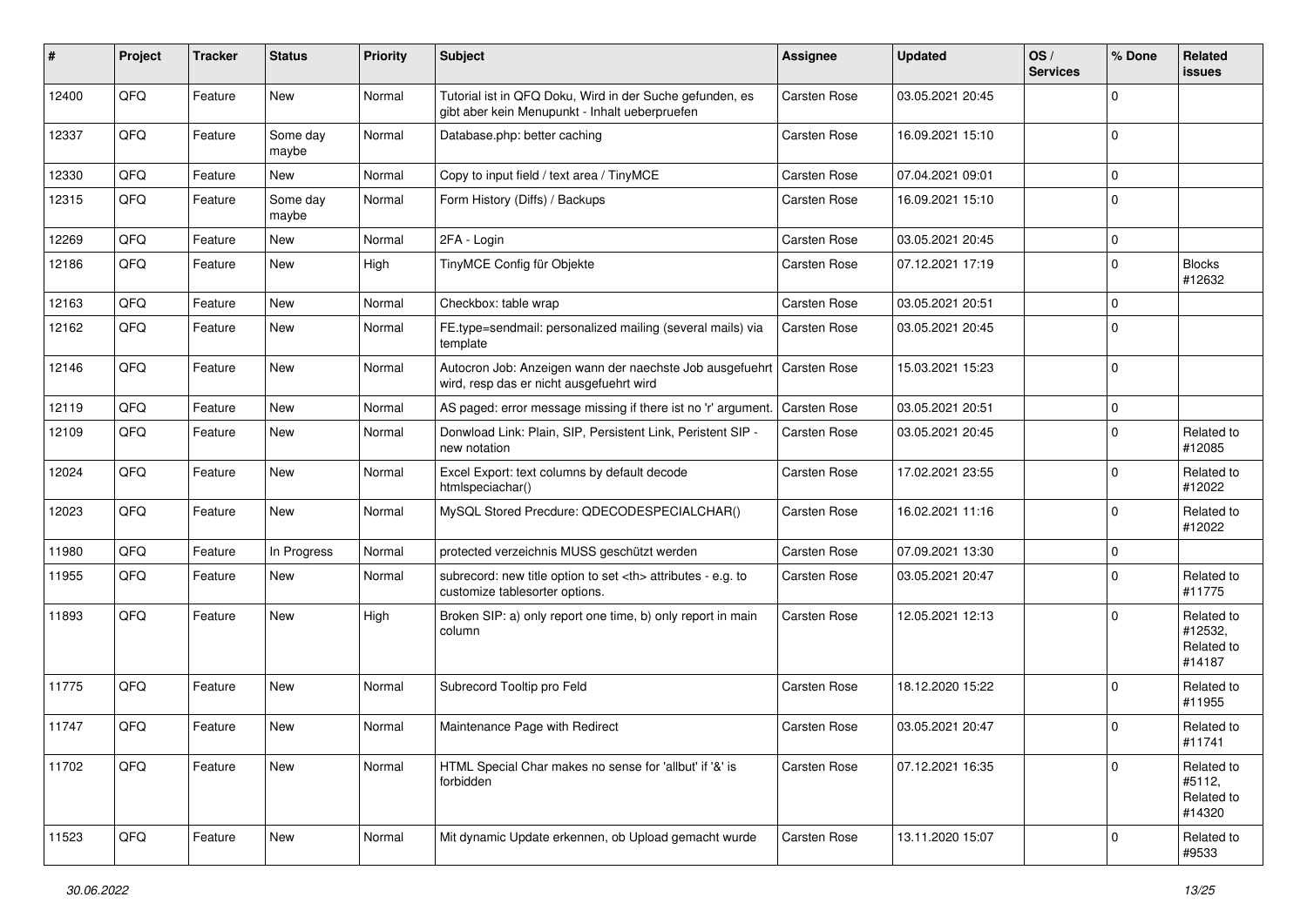| $\vert$ # | Project | <b>Tracker</b> | <b>Status</b>     | <b>Priority</b> | Subject                                                              | Assignee     | <b>Updated</b>   | OS/<br><b>Services</b> | % Done      | Related<br><b>issues</b>                     |
|-----------|---------|----------------|-------------------|-----------------|----------------------------------------------------------------------|--------------|------------------|------------------------|-------------|----------------------------------------------|
| 11516     | QFQ     | Feature        | <b>New</b>        | Normal          | Multi Page Form (Previous/Next Buttons)                              | Carsten Rose | 16.03.2021 17:52 |                        | $\Omega$    |                                              |
| 11504     | QFQ     | Feature        | New               | Normal          | Dynamic Update: Button text update for 'Save',' Close' &<br>'Delete' | Carsten Rose | 12.11.2020 23:44 |                        | $\Omega$    |                                              |
| 11460     | QFQ     | Feature        | <b>New</b>        | Normal          | Easier creation of changelog: gitchangelog                           | Carsten Rose | 12.06.2021 10:20 |                        | $\Omega$    | Related to<br>#13467                         |
| 11323     | QFQ     | Feature        | Some day<br>maybe | Normal          | Report Frontend Editor Modal + Codemirror                            | Carsten Rose | 16.09.2021 15:10 |                        | $\Omega$    | Related to<br>#11036                         |
| 11322     | QFQ     | Feature        | Some day<br>maybe | Normal          | Form Element JSON - (multiline parameter field)                      | Carsten Rose | 16.09.2021 15:10 |                        | $\mathbf 0$ |                                              |
| 11320     | QFQ     | Feature        | Priorize          | Normal          | Typo3 Version 10 support                                             | Carsten Rose | 05.05.2021 22:09 |                        | $\mathbf 0$ |                                              |
| 11217     | QFQ     | Feature        | Some day<br>maybe | Normal          | <b>Extend Script Functionality</b>                                   | Carsten Rose | 16.09.2021 15:10 |                        | $\Omega$    |                                              |
| 11080     | QFQ     | Feature        | New               | Normal          | Send MQTT messages                                                   | Carsten Rose | 29.08.2020 19:49 |                        | $\Omega$    |                                              |
| 11076     | QFQ     | Feature        | In Progress       | Normal          | SELECT  AS _websocket                                                | Carsten Rose | 30.08.2020 17:49 |                        | $\mathbf 0$ |                                              |
| 11036     | QFQ     | Feature        | Some day<br>maybe | Normal          | inline report editor permissions                                     | Carsten Rose | 16.09.2021 15:09 |                        | $\Omega$    | Related to<br>#11323                         |
| 10996     | QFQ     | Feature        | <b>New</b>        | Normal          | Download video via sip: no seek                                      | Carsten Rose | 12.08.2020 14:18 |                        | $\mathbf 0$ |                                              |
| 10979     | QFQ     | Feature        | <b>New</b>        | Normal          | Ajax Calls an API - dataReport                                       | Carsten Rose | 11.05.2022 12:15 |                        | $\Omega$    |                                              |
| 10976     | QFQ     | Feature        | <b>New</b>        | Normal          | Excel Export Verbesserungen                                          | Carsten Rose | 06.08.2020 10:56 |                        | $\Omega$    |                                              |
| 10819     | QFQ     | Feature        | <b>New</b>        | Normal          | Persistent SIP - second try                                          | Carsten Rose | 29.06.2020 23:02 |                        | $\Omega$    | Related to<br>#6261                          |
| 10793     | QFQ     | Feature        | In Progress       | Normal          | <b>Update NPM Packages</b>                                           | Carsten Rose | 07.09.2021 13:25 |                        | 30          |                                              |
| 10745     | QFQ     | Feature        | Some day<br>maybe | Normal          | Tablesorter Excel Export                                             | Carsten Rose | 16.09.2021 15:09 |                        | $\Omega$    |                                              |
| 10716     | QFQ     | Feature        | Some day<br>maybe | Normal          | Business Logic mit Externen Skripten                                 | Carsten Rose | 16.09.2021 15:10 |                        | $\Omega$    | Related to<br>#10713,<br>Related to<br>#8217 |
| 10714     | QFQ     | Feature        | <b>New</b>        | Normal          | multi Table Form                                                     | Carsten Rose | 16.03.2021 18:44 |                        | $\mathbf 0$ |                                              |
| 10593     | QFQ     | Feature        | <b>New</b>        | Normal          | label2: text behind input element                                    | Carsten Rose | 16.05.2020 10:57 |                        | $\Omega$    |                                              |
| 10443     | QFQ     | Feature        | In Progress       | Normal          | Konzept api / live                                                   | Carsten Rose | 07.05.2020 09:39 |                        | $\pmb{0}$   |                                              |
| 10119     | QFQ     | Feature        | New               | Normal          | Dropdown (selectlist) & Type Ahead: format and catagorize<br>list    | Carsten Rose | 07.05.2020 09:36 |                        | $\Omega$    |                                              |
| 10116     | QFQ     | Feature        | Some day<br>maybe | Normal          | TypeAhead: Tag - show inside 'input' element                         | Carsten Rose | 16.09.2021 15:09 |                        | $\mathbf 0$ |                                              |
| 10115     | QFQ     | Feature        | <b>New</b>        | Normal          | TypeAhead: static list                                               | Carsten Rose | 26.02.2020 16:42 |                        | 100         |                                              |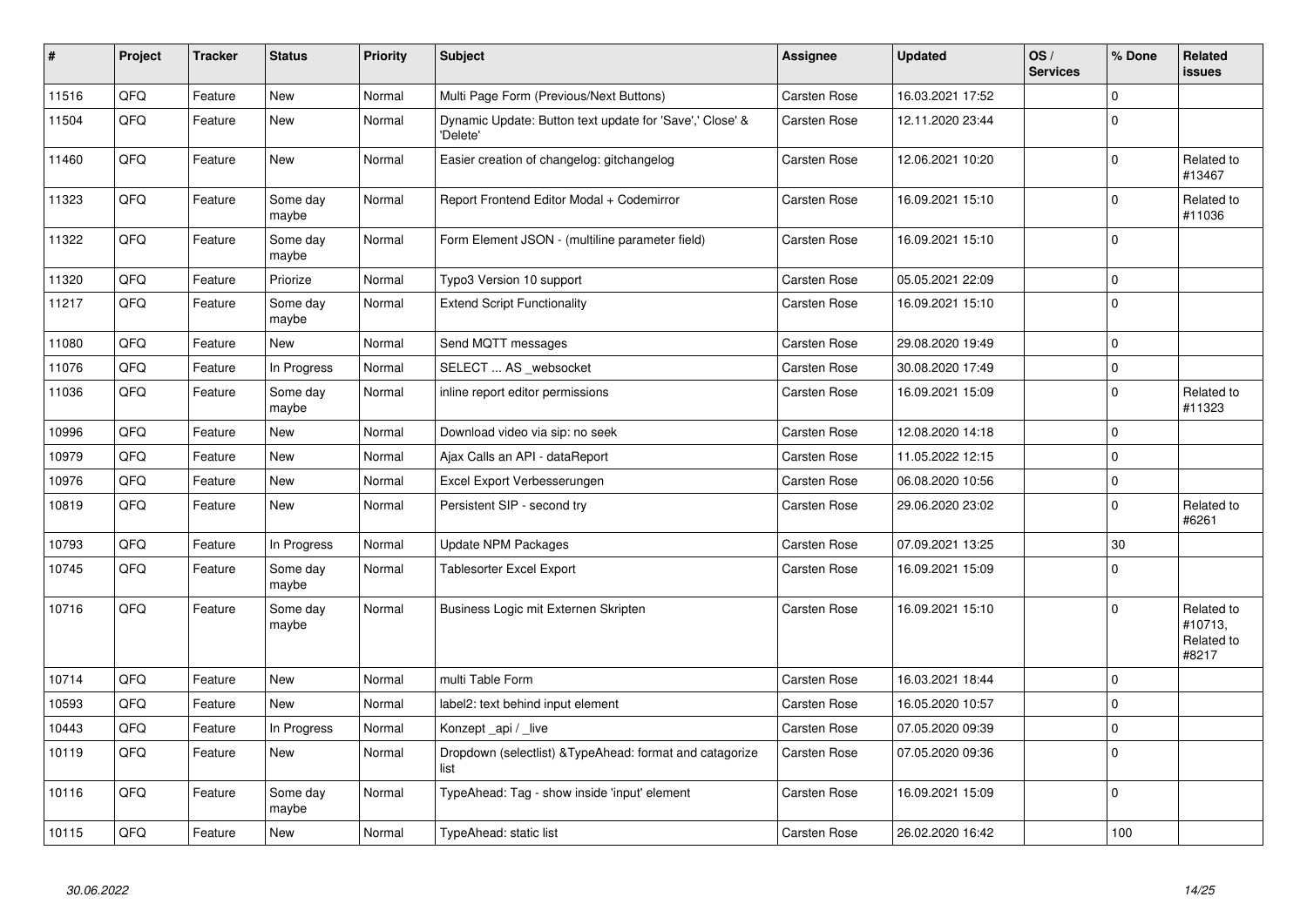| $\vert$ # | Project | <b>Tracker</b> | <b>Status</b>     | <b>Priority</b> | <b>Subject</b>                                                                                                                        | <b>Assignee</b>     | <b>Updated</b>   | OS/<br><b>Services</b> | % Done      | Related<br>issues                                                      |
|-----------|---------|----------------|-------------------|-----------------|---------------------------------------------------------------------------------------------------------------------------------------|---------------------|------------------|------------------------|-------------|------------------------------------------------------------------------|
| 10095     | QFQ     | Feature        | Some day<br>maybe | Normal          | Generic Gitlab Integration into QFQ                                                                                                   | Carsten Rose        | 16.09.2021 15:10 |                        | $\mathbf 0$ |                                                                        |
| 10080     | QFQ     | Feature        | <b>New</b>        | Normal          | Popup on 'save' / 'close': configure dialog (answer<br>yes/no/cancle/)                                                                | Carsten Rose        | 28.03.2021 20:52 |                        | $\mathbf 0$ | Is duplicate<br>of #12262                                              |
| 10015     | QFQ     | Feature        | Priorize          | Normal          | Monospace in Textarea                                                                                                                 | Carsten Rose        | 03.02.2020 13:40 |                        | $\Omega$    |                                                                        |
| 10014     | QFQ     | Feature        | <b>New</b>        | Normal          | Manual.rst: describe behaviour and process order of<br>fillStoreVar, slaveId, sqlBefore,                                              | Carsten Rose        | 01.02.2020 22:31 |                        | $\Omega$    |                                                                        |
| 10013     | QFQ     | Feature        | Some day<br>maybe | Normal          | FE.typ=editor: CodeMirror                                                                                                             | Carsten Rose        | 08.06.2022 10:37 |                        | $\Omega$    | Related to<br>#12611,<br>Related to<br>#12490,<br>Related to<br>#7732  |
| 10012     | QFQ     | Feature        | Priorize          | Normal          | redirectAllMailTo: {{beEmail:T}}                                                                                                      | <b>Carsten Rose</b> | 08.05.2021 09:54 |                        | $\Omega$    | Related to<br>#12412,<br>Related to<br>#12413,<br>Related to<br>#10011 |
| 10011     | QFQ     | Feature        | Priorize          | Normal          | Offer new STORE_TYPO3 Variable 'beUser', 'beEmail'                                                                                    | Carsten Rose        | 08.05.2021 09:51 |                        | $\mathbf 0$ | Related to<br>#10012,<br>Related to<br>#12511                          |
| 10005     | QFQ     | Feature        | Priorize          | Normal          | Report / special column name:  AS _calendar                                                                                           | Carsten Rose        | 03.06.2020 17:28 |                        | $\Omega$    |                                                                        |
| 9983      | QFQ     | Feature        | <b>New</b>        | Normal          | Report Notation: new keyword 'range'                                                                                                  | Carsten Rose        | 01.02.2020 15:55 |                        | $\Omega$    |                                                                        |
| 9968      | QFQ     | Feature        | Priorize          | Normal          | Tooltip in Links for Developer                                                                                                        | Carsten Rose        | 01.02.2020 23:17 |                        | $\mathbf 0$ |                                                                        |
| 9928      | QFQ     | Feature        | Priorize          | Normal          | SpecialColumnName: a) Deprecated: ' AS "_+tag " ', b)<br>New: ' AS "_ <tag1><tag2>"</tag2></tag1>                                     | Carsten Rose        | 01.02.2020 23:17 |                        | $\mathbf 0$ | Related to<br>#9929                                                    |
| 9927      | QFQ     | Feature        | <b>New</b>        | Normal          | QFQ Update: a) Update nur machen wenn BE User<br>eingeloggt ist., b) Bei Fehler genaue Meldung welcher<br>Updateschritt Probleme hat. | Carsten Rose        | 22.01.2020 12:59 |                        | $\Omega$    |                                                                        |
| 9900      | QFQ     | Feature        | Priorize          | Normal          | Generic API Call: tt-content record >> JSON                                                                                           | Carsten Rose        | 01.02.2020 10:13 |                        | $\mathbf 0$ |                                                                        |
| 9811      | QFQ     | Feature        | <b>New</b>        | Normal          | Report: tag every n'th row                                                                                                            | Carsten Rose        | 01.02.2020 23:22 |                        | $\mathbf 0$ |                                                                        |
| 9781      | QFQ     | Feature        | <b>New</b>        | Normal          | Button: CSS class to make buttons smaller                                                                                             | Carsten Rose        | 01.02.2020 23:22 |                        | $\mathbf 0$ |                                                                        |
| 9777      | QFQ     | Feature        | New               | Normal          | Logging QFQ Variables                                                                                                                 | Carsten Rose        | 16.12.2019 17:17 |                        | $\Omega$    |                                                                        |
| 9707      | QFQ     | Feature        | <b>New</b>        | Normal          | SIP security: encode pageld and check pageld on decode                                                                                | <b>Carsten Rose</b> | 01.02.2020 23:22 |                        | $\pmb{0}$   |                                                                        |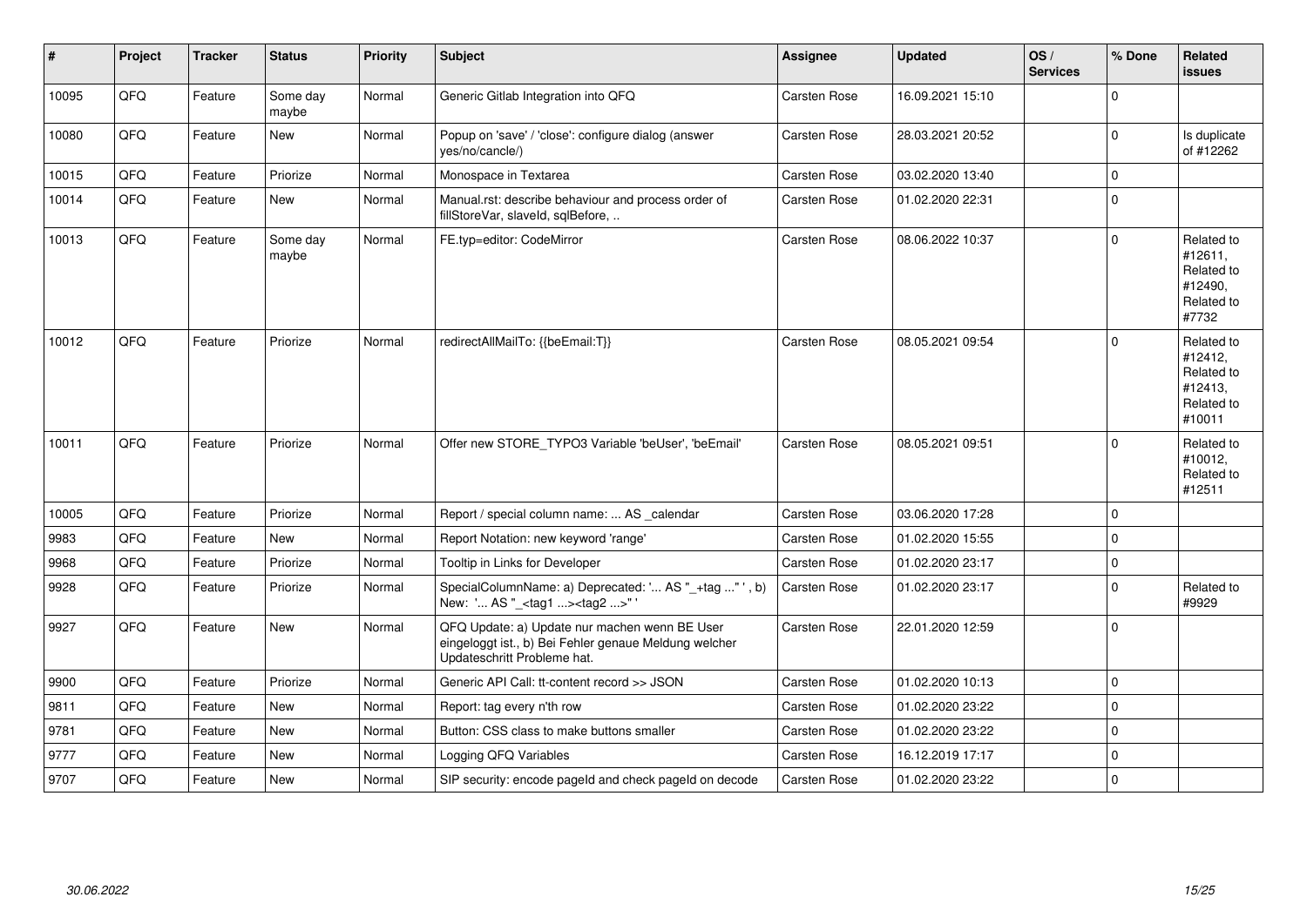| #    | Project | <b>Tracker</b> | <b>Status</b>     | <b>Priority</b> | <b>Subject</b>                                                                  | <b>Assignee</b>     | <b>Updated</b>   | OS/<br><b>Services</b> | % Done         | Related<br><b>issues</b>                                             |
|------|---------|----------------|-------------------|-----------------|---------------------------------------------------------------------------------|---------------------|------------------|------------------------|----------------|----------------------------------------------------------------------|
| 9706 | QFQ     | Feature        | New               | Normal          | Multi File Upload (hidden template group)                                       | <b>Carsten Rose</b> | 01.02.2020 23:22 |                        | $\Omega$       | Related to<br>#7521,<br>Related to<br>#5562,<br>Related to<br>#13330 |
| 9704 | QFQ     | Feature        | Some day<br>maybe | Normal          | Thumbnails Generieren beim Splitten von PDF Files                               | <b>Carsten Rose</b> | 11.12.2019 16:01 |                        | 0              |                                                                      |
| 9668 | QFQ     | Feature        | Priorize          | Normal          | Form.mode: rename 'hidden' to 'hide'                                            | Carsten Rose        | 05.05.2021 22:14 |                        | $\overline{0}$ | Related to<br>#6437                                                  |
| 9602 | QFQ     | Feature        | New               | Normal          | Form definition as JSON                                                         | Carsten Rose        | 01.02.2020 23:21 |                        | 0              | Related to<br>#9600                                                  |
| 9579 | QFQ     | Feature        | Some day<br>maybe | Normal          | Multiform with Process Row                                                      | Carsten Rose        | 11.12.2019 16:01 |                        | $\mathbf 0$    |                                                                      |
| 9537 | QFQ     | Feature        | <b>New</b>        | Normal          | FormEditor: Edit fieldset in FrontEnd                                           | Carsten Rose        | 01.02.2020 23:22 |                        | 0              |                                                                      |
| 9517 | QFQ     | Feature        | In Progress       | High            | Input multiple tags with typeahead                                              | Carsten Rose        | 03.05.2021 21:14 |                        | 40             | Related to<br>#10150                                                 |
| 9394 | QFQ     | Feature        | Priorize          | Normal          | REST: allow for non numerical ids in get requests                               | <b>Carsten Rose</b> | 05.05.2021 22:10 |                        | 0              |                                                                      |
| 9352 | QFQ     | Feature        | New               | Normal          | FE 'Native' fire slaveld, sqlAfter, sqllns                                      | <b>Carsten Rose</b> | 01.02.2020 23:22 |                        | 0              |                                                                      |
| 9348 | QFQ     | Feature        | New               | Normal          | defaultThumbnailSize: pre render thumbnails                                     | Carsten Rose        | 12.06.2021 09:05 |                        | $\pmb{0}$      |                                                                      |
| 9346 | QFQ     | Feature        | Priorize          | Normal          | beforeSave: check if an upload is given                                         | Carsten Rose        | 11.06.2021 21:18 |                        | 0              |                                                                      |
| 9221 | QFQ     | Feature        | New               | Normal          | typeAhead: Zeichenlimite ausschalten                                            | <b>Carsten Rose</b> | 29.06.2022 22:36 |                        | 0              |                                                                      |
| 9208 | QFQ     | Feature        | <b>New</b>        | Normal          | Manage 'recent' records                                                         | Carsten Rose        | 01.02.2020 23:22 |                        | 0              |                                                                      |
| 9136 | QFQ     | Feature        | New               | Normal          | Create ZIP files with dynamic PDFs                                              | Carsten Rose        | 01.02.2020 23:22 |                        | 0              |                                                                      |
| 9129 | QFQ     | Feature        | New               | Normal          | sqlValidate: Message as notification, not as error                              | Carsten Rose        | 01.02.2020 23:22 |                        | $\Omega$       | Related to<br>#9128                                                  |
| 9128 | QFQ     | Feature        | New               | Normal          | Error Message: not replaced variables- a) replace back to<br>'{{', b) underline | Carsten Rose        | 01.02.2020 23:22 |                        | 0              | Related to<br>#9129                                                  |
| 8975 | QFQ     | Feature        | New               | Normal          | Report Notation: 2.0                                                            | Carsten Rose        | 01.02.2020 23:22 |                        | 0              | Related to<br>#8963                                                  |
| 8963 | QFQ     | Feature        | Priorize          | Normal          | Setting values in a store: flexible way                                         | <b>Carsten Rose</b> | 05.05.2021 22:10 |                        | $\mathbf 0$    | Related to<br>#8975                                                  |
| 8962 | QFQ     | Feature        | New               | High            | allow for form fields with identical names                                      | Carsten Rose        | 03.05.2021 21:14 |                        | $\pmb{0}$      |                                                                      |
| 8894 | QFQ     | Feature        | Some day<br>maybe | Normal          | Documentation Tags Usable in QFQ Application                                    | Carsten Rose        | 11.12.2019 16:01 |                        | 0              |                                                                      |
| 8892 | QFQ     | Feature        | Some day<br>maybe | Normal          | Display and Edit SQL Comments in Form Editor                                    | Carsten Rose        | 11.12.2019 16:01 |                        | $\pmb{0}$      |                                                                      |
| 8806 | QFQ     | Feature        | New               | Normal          | SQL Function nl2br                                                              | Carsten Rose        | 01.02.2020 23:22 |                        | $\pmb{0}$      |                                                                      |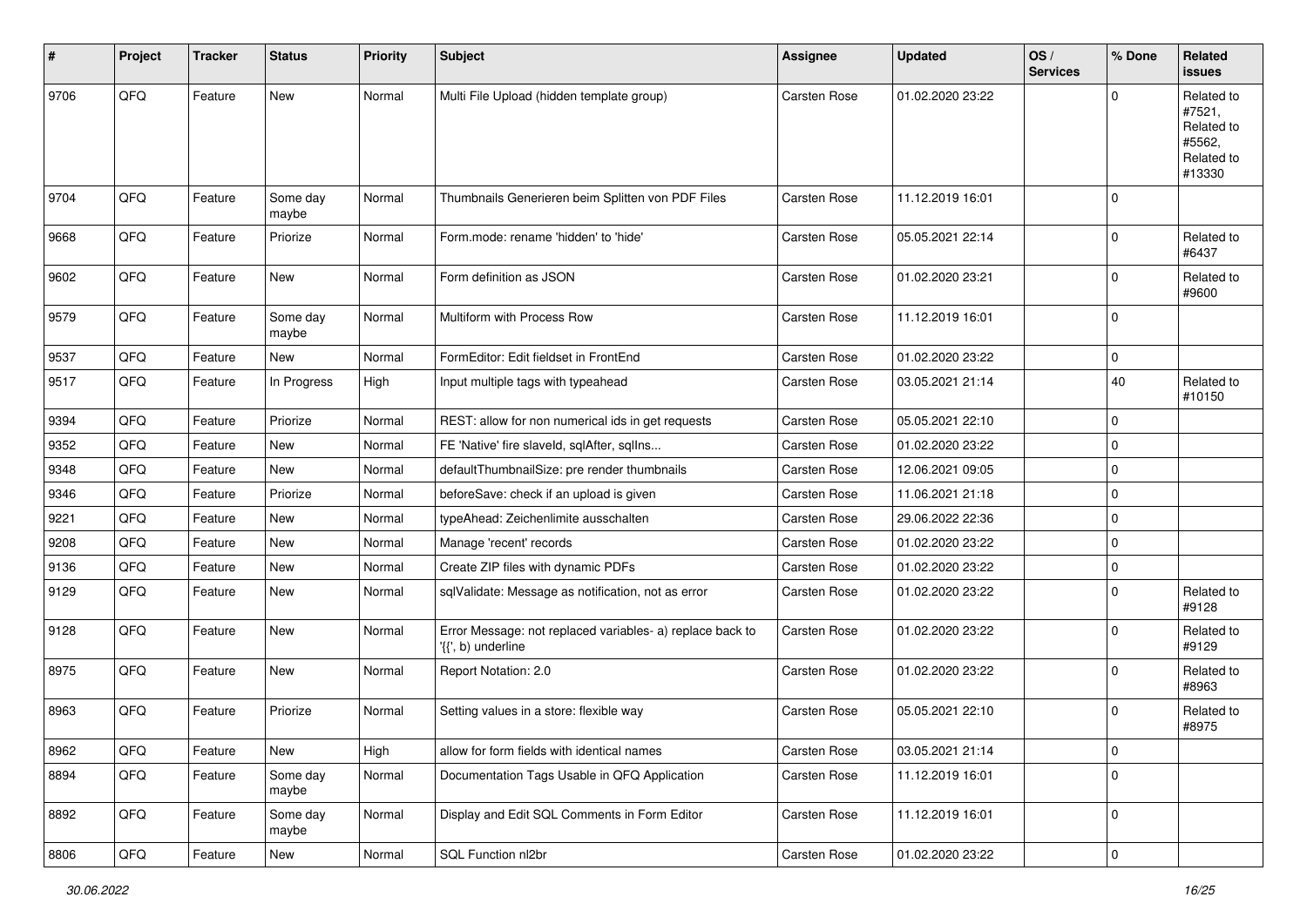| #    | Project | <b>Tracker</b> | <b>Status</b>     | <b>Priority</b> | <b>Subject</b>                                                                                         | <b>Assignee</b>     | <b>Updated</b>   | OS/<br><b>Services</b> | % Done      | Related<br>issues                               |
|------|---------|----------------|-------------------|-----------------|--------------------------------------------------------------------------------------------------------|---------------------|------------------|------------------------|-------------|-------------------------------------------------|
| 8719 | QFQ     | Feature        | New               | Normal          | extraButtonLock: add support for 0/1                                                                   | <b>Carsten Rose</b> | 01.02.2020 23:22 |                        | $\mathbf 0$ |                                                 |
| 8702 | QFQ     | Feature        | New               | Normal          | Load Record which is locked: missing user info                                                         | Carsten Rose        | 11.12.2019 16:16 |                        | $\Omega$    | Related to<br>#9789                             |
| 8586 | QFQ     | Feature        | Some day<br>maybe | Normal          | QFQ: Enhance Error message for 'record not found'                                                      | <b>Carsten Rose</b> | 16.09.2021 15:10 |                        | $\Omega$    |                                                 |
| 8585 | QFQ     | Feature        | Priorize          | Normal          | Enhance Error message for 'unknown form'                                                               | Carsten Rose        | 01.02.2020 10:13 |                        | $\Omega$    |                                                 |
| 8584 | QFQ     | Feature        | Priorize          | Normal          | FE 'Action' - never assign to Container (except Template)<br>Group)                                    | Carsten Rose        | 01.02.2020 10:13 |                        | $\Omega$    |                                                 |
| 8520 | QFQ     | Feature        | Some day<br>maybe | Normal          | Bring QFQ to Composer                                                                                  | Carsten Rose        | 16.09.2021 15:10 |                        | $\Omega$    |                                                 |
| 8336 | QFQ     | Feature        | New               | Normal          | Form > modified > Close New: a) Optional disable popup, b)<br>custom text, c) mode on save: close stay | <b>Carsten Rose</b> | 01.02.2020 23:22 |                        | $\Omega$    | Related to<br>#8335                             |
| 8277 | QFQ     | Feature        | Priorize          | Normal          | fe.parameter.default=                                                                                  | Carsten Rose        | 01.02.2020 23:17 |                        | $\Omega$    | Related to<br>#8113                             |
| 8217 | QFQ     | Feature        | <b>New</b>        | Normal          | if-elseif-else construct                                                                               | Carsten Rose        | 16.03.2021 18:41 |                        | $\Omega$    | Related to<br>#10716                            |
| 8204 | QFQ     | Feature        | Priorize          | High            | Position 'required mark'                                                                               | Carsten Rose        | 16.06.2021 13:44 |                        | $\Omega$    |                                                 |
| 8187 | QFQ     | Feature        | New               | Normal          | Subrecord: enable/hide new button - make new/edit/delete<br>customizeable.                             | Carsten Rose        | 06.03.2021 18:44 |                        | $\Omega$    | Related to<br>#11326                            |
| 8101 | QFQ     | Feature        | Some day<br>maybe | Normal          | Password hash: support further hashing methods                                                         | Carsten Rose        | 16.09.2021 15:10 |                        | $\Omega$    |                                                 |
| 8089 | QFQ     | Feature        | <b>New</b>        | Normal          | Copy/Paste for FormElements                                                                            | Carsten Rose        | 01.02.2020 23:22 |                        | $\Omega$    |                                                 |
| 8082 | QFQ     | Feature        | Priorize          | High            | Contact form without saving record                                                                     | Carsten Rose        | 07.12.2021 15:20 |                        | $\Omega$    | Related to<br>#8587,<br><b>Blocks</b><br>#11850 |
| 8044 | QFQ     | Feature        | Priorize          | Normal          | Transaction: a) Form, b) Report                                                                        | <b>Carsten Rose</b> | 05.05.2021 22:14 |                        | $\Omega$    | Related to<br>#8043                             |
| 8034 | QFQ     | Feature        | Priorize          | Normal          | FormElement 'data': 22.22.2222 should not be accepted                                                  | <b>Carsten Rose</b> | 01.02.2020 10:13 |                        | $\Omega$    |                                                 |
| 7924 | QFQ     | Feature        | New               | Normal          | Radio/Checkbox with Tooltip                                                                            | <b>Carsten Rose</b> | 01.02.2020 23:22 |                        | $\Omega$    |                                                 |
| 7920 | QFQ     | Feature        | <b>New</b>        | Normal          | FE: Syntax Highlight, Zeinlenumbruch                                                                   | Carsten Rose        | 01.02.2020 10:03 |                        | $\Omega$    |                                                 |
| 7850 | QFQ     | Feature        | New               | High            | Upload records: non 'pathFileName' column                                                              | <b>Carsten Rose</b> | 03.05.2021 21:14 |                        | 0           |                                                 |
| 7812 | QFQ     | Feature        | New               | Normal          | FE 'Subrecord' - new option 'subrecordShowFilter',<br>'subrecordPaging'                                | Carsten Rose        | 01.02.2020 23:22 |                        | $\mathbf 0$ |                                                 |
| 7683 | QFQ     | Feature        | New               | Normal          | Special column names in '{{ SELECT  AS link }}' should<br>be detected                                  | Carsten Rose        | 01.02.2020 23:21 |                        | 0           |                                                 |
| 7681 | QFQ     | Feature        | New               | Normal          | Optional switch off 'check for modified record'                                                        | Carsten Rose        | 01.02.2020 23:21 |                        | 0           |                                                 |
| 7660 | QFG     | Feature        | New               | Normal          | IMAP: import mails to DB, move / delete mails                                                          | Carsten Rose        | 01.02.2020 09:52 |                        | 0           |                                                 |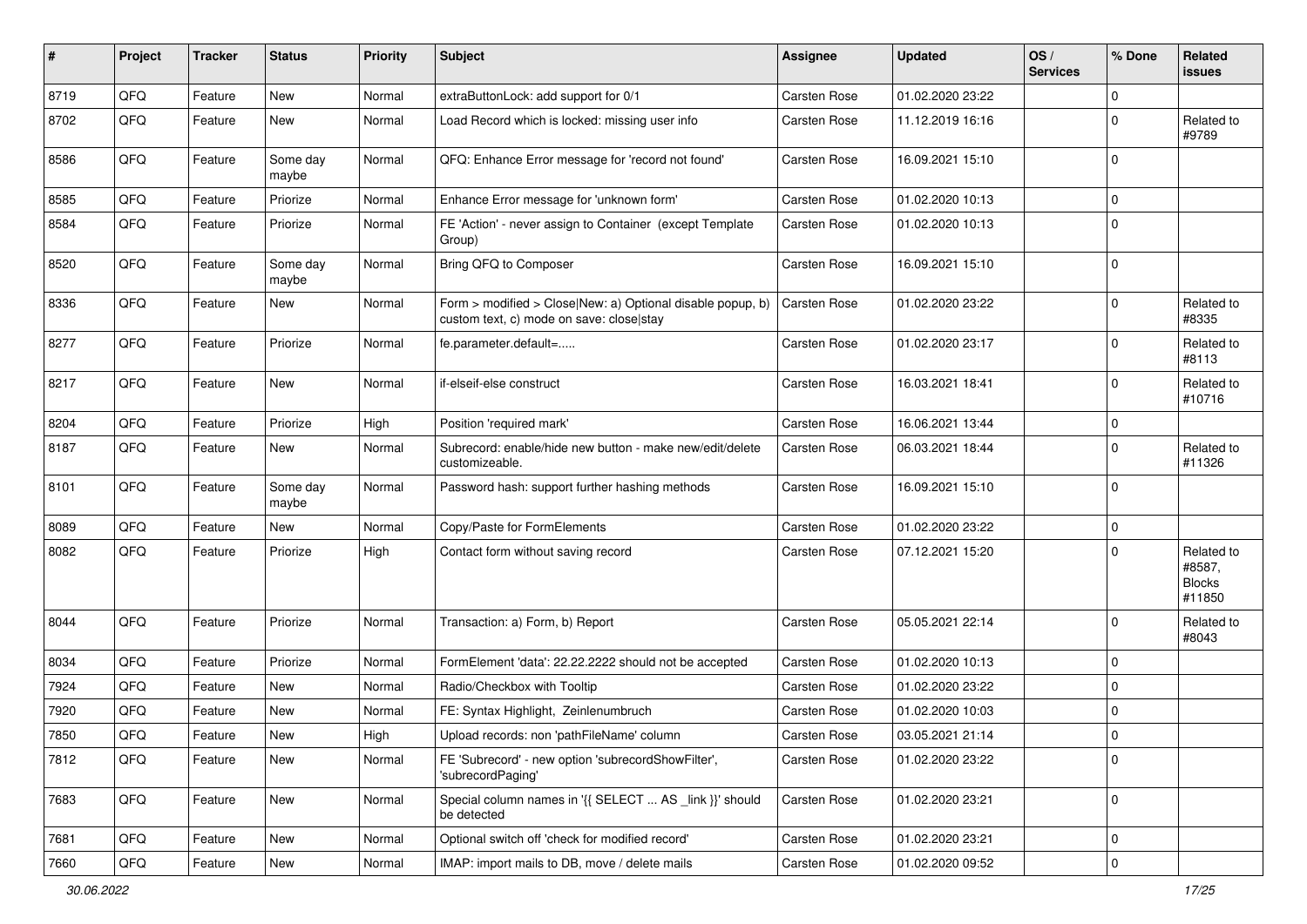| #    | Project        | <b>Tracker</b> | <b>Status</b>     | <b>Priority</b> | Subject                                                                                                                      | <b>Assignee</b>     | <b>Updated</b>   | OS/<br><b>Services</b> | % Done      | Related<br>issues      |
|------|----------------|----------------|-------------------|-----------------|------------------------------------------------------------------------------------------------------------------------------|---------------------|------------------|------------------------|-------------|------------------------|
| 7630 | QFQ            | Feature        | Priorize          | Normal          | detailed error message for simple upload                                                                                     | Carsten Rose        | 01.02.2020 10:13 |                        | 0           |                        |
| 7522 | QFQ            | Feature        | Priorize          | Normal          | Inserting default index.html to folder (Avoid Apache<br>Indexing)                                                            | Carsten Rose        | 01.02.2020 10:13 |                        | $\mathbf 0$ |                        |
| 7521 | QFQ            | Feature        | <b>New</b>        | Normal          | TemplateGroup: fe.type=upload                                                                                                | Carsten Rose        | 01.02.2020 23:21 |                        | 0           | Related to<br>#9706    |
| 7520 | QFQ            | Feature        | <b>New</b>        | Normal          | QR Code:  AS _qr ( AS _link)                                                                                                 | Carsten Rose        | 01.02.2020 23:22 |                        | $\mathbf 0$ |                        |
| 7519 | QFQ            | Feature        | New               | Normal          | Select: Multi                                                                                                                | Carsten Rose        | 01.02.2020 23:22 |                        | 0           |                        |
| 7481 | QFQ            | Feature        | New               | Normal          | Detect 'BaseUrl' automatically                                                                                               | Carsten Rose        | 01.02.2020 23:21 |                        | 0           |                        |
| 7480 | QFQ            | Feature        | <b>New</b>        | Normal          | Record History (Undo / Redo)                                                                                                 | Carsten Rose        | 11.12.2019 16:16 |                        | $\mathbf 0$ | Related to<br>#2361    |
| 7453 | QFQ            | Feature        | Some day<br>maybe | Normal          | import / export forms QFQ                                                                                                    | Carsten Rose        | 16.09.2021 15:10 |                        | $\mathbf 0$ |                        |
| 7452 | QFQ            | Feature        | Some day<br>maybe | Normal          | automate deployment new QFQ version                                                                                          | <b>Carsten Rose</b> | 16.09.2021 15:10 |                        | $\Omega$    |                        |
| 7342 | QFQ            | Feature        | New               | Normal          | add content = hide_this                                                                                                      | Carsten Rose        | 01.02.2020 23:21 |                        | 0           |                        |
| 7336 | QFQ            | Feature        | Some day<br>maybe | Normal          | PDF Upload: disallow PDFs with specific Meta information                                                                     | Carsten Rose        | 11.12.2019 16:01 |                        | $\mathbf 0$ |                        |
| 7290 | QFQ            | Feature        | Priorize          | Normal          | FormEditor: title as textarea if LEN(title)>60                                                                               | Carsten Rose        | 01.02.2020 10:13 |                        | $\mathbf 0$ | Blocked by<br>#7682    |
| 7280 | QFQ            | Feature        | <b>New</b>        | Normal          | recently used table                                                                                                          | <b>Carsten Rose</b> | 01.02.2020 23:21 |                        | 0           |                        |
| 7239 | QFQ            | Feature        | New               | Normal          | TinyMCE: html tag whitelist                                                                                                  | Carsten Rose        | 01.02.2020 23:21 |                        | $\mathbf 0$ | Related to<br>#14320   |
| 7217 | QFQ            | Feature        | Priorize          | Normal          | Download: notice User if `_sip=?` is missing                                                                                 | Carsten Rose        | 01.02.2020 10:13 |                        | 0           |                        |
| 7175 | QFQ            | Feature        | New               | Normal          | Upload: md5 hash as filename                                                                                                 | Carsten Rose        | 01.02.2020 23:21 |                        | $\mathbf 0$ |                        |
| 7119 | QFQ            | Feature        | <b>New</b>        | Normal          | Upload: scaleDownWidth, scaleDownHeight                                                                                      | Carsten Rose        | 01.02.2020 23:21 |                        | $\mathbf 0$ |                        |
| 7109 | QFQ            | Feature        | New               | Normal          | Dynamic Updates: row/element hide                                                                                            | Carsten Rose        | 01.02.2020 23:22 |                        | $\mathbf 0$ | Has duplicate<br>#4081 |
| 7107 | QFQ            | Feature        | Some day<br>maybe | Normal          | Showcase Registration Tool: Anmeldung / Administration :<br>Liste Anmeldungen / Emaileinaldung                               | Carsten Rose        | 11.12.2019 16:01 |                        | $\mathbf 0$ |                        |
| 7102 | QFQ            | Feature        | New               | Normal          | Comment sign in report: '#' and '--'                                                                                         | Carsten Rose        | 01.02.2020 23:21 |                        | $\mathbf 0$ |                        |
| 7099 | $\mathsf{QFQ}$ | Feature        | New               | Normal          | Redesign FormEditor                                                                                                          | Carsten Rose        | 01.02.2020 23:21 |                        | 0           |                        |
| 6998 | QFQ            | Feature        | Priorize          | Normal          | Form: with debug=on show column information as tooltip of<br>column label                                                    | Carsten Rose        | 01.02.2020 10:13 |                        | $\mathbf 0$ |                        |
| 6855 | QFQ            | Feature        | New               | Normal          | With {{feUser:U}}!={{feUser:T}}: Save / Delete: only possible  <br>with {{feUserSave:U}}='yes' and '{{feUserDelete:U}}='yes' | Carsten Rose        | 01.02.2020 23:21 |                        | $\mathbf 0$ |                        |
| 6765 | QFQ            | Feature        | New               | Normal          | Moeglichkeit via QFQ eigene Logs zu schreiben                                                                                | Carsten Rose        | 01.02.2020 23:21 |                        | $\pmb{0}$   |                        |
| 6723 | QFQ            | Feature        | New               | Normal          | Report QFQ Installation and Version                                                                                          | Carsten Rose        | 12.06.2021 09:07 |                        | $\pmb{0}$   |                        |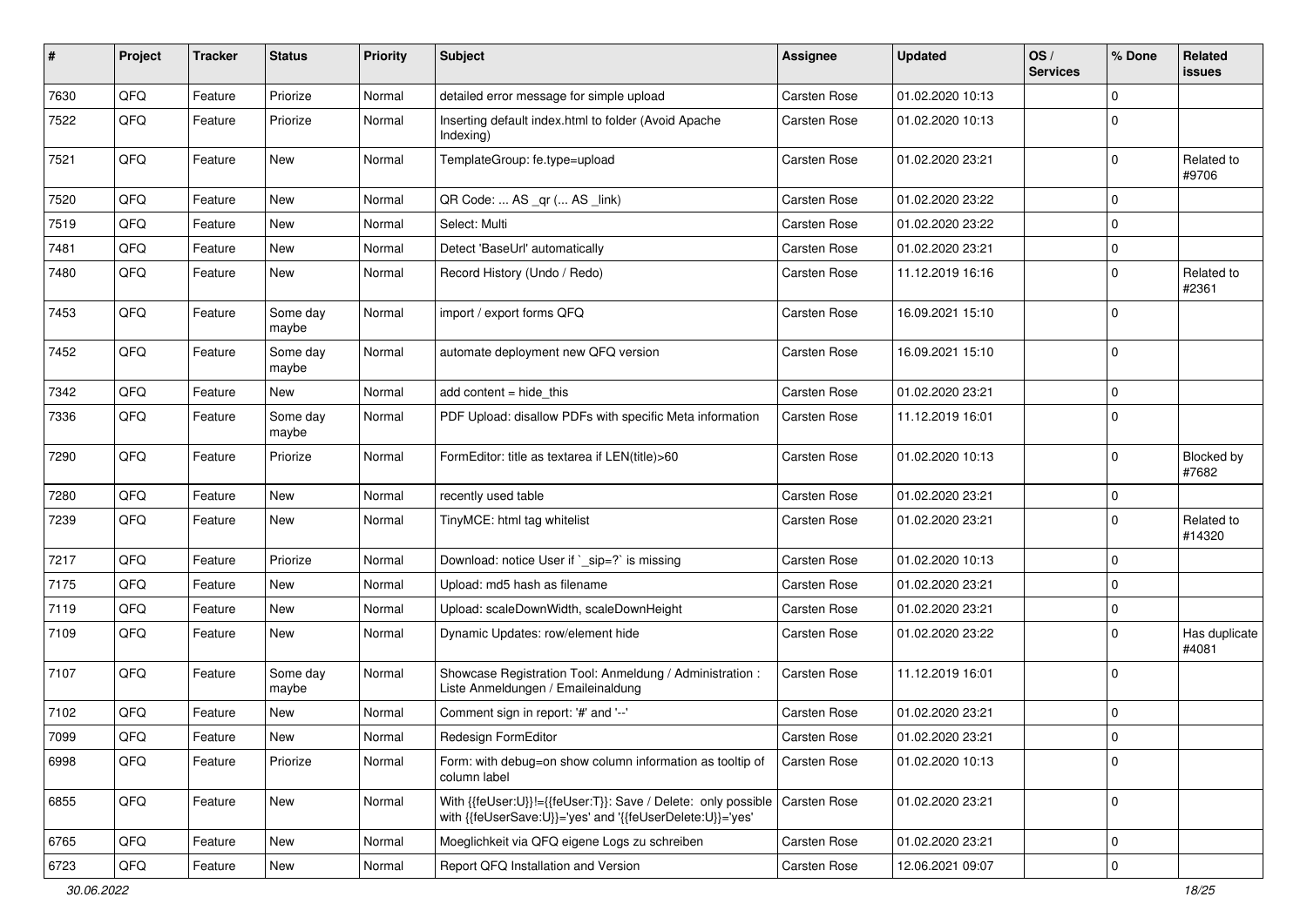| #    | Project | <b>Tracker</b> | <b>Status</b>     | <b>Priority</b> | <b>Subject</b>                                                                                        | <b>Assignee</b>     | <b>Updated</b>   | OS/<br><b>Services</b> | % Done      | Related<br>issues                           |
|------|---------|----------------|-------------------|-----------------|-------------------------------------------------------------------------------------------------------|---------------------|------------------|------------------------|-------------|---------------------------------------------|
| 6715 | QFQ     | Feature        | Some day<br>maybe | Normal          | Code-Refactoring: dbArray vereinheitlichen                                                            | <b>Carsten Rose</b> | 11.12.2019 16:02 |                        | $\mathbf 0$ |                                             |
| 6609 | QFQ     | Feature        | New               | Normal          | Formlet: JSON API erweitern                                                                           | <b>Carsten Rose</b> | 01.02.2020 23:21 |                        | 50          |                                             |
| 6602 | QFQ     | Feature        | New               | Normal          | Formlet: in Report auf Mausklick ein mini-form oeffnen                                                | <b>Carsten Rose</b> | 11.12.2019 16:16 |                        | $\mathbf 0$ |                                             |
| 6594 | QFQ     | Feature        | New               | Normal          | Excel: on download, check if there is a valid sip                                                     | <b>Carsten Rose</b> | 01.02.2020 23:21 |                        | $\pmb{0}$   |                                             |
| 6437 | QFQ     | Feature        | New               | Normal          | Neuer Mode Button bei FormElementen                                                                   | <b>Carsten Rose</b> | 01.02.2020 23:21 |                        | $\Omega$    | Related to<br>#9668,<br>Blocked by<br>#9678 |
| 6292 | QFQ     | Feature        | New               | Normal          | Download: File speichern mit Hash aber original Filename in<br>der Datenbank vermerken fuer Downloads | Carsten Rose        | 01.02.2020 23:21 |                        | $\mathbf 0$ |                                             |
| 6289 | QFQ     | Feature        | <b>New</b>        | Normal          | Form: Log                                                                                             | Carsten Rose        | 01.02.2020 23:21 |                        | 0           |                                             |
| 6261 | QFQ     | Feature        | New               | Normal          | Persistent SIP                                                                                        | Carsten Rose        | 12.06.2021 09:07 |                        | $\mathbf 0$ | Related to<br>#10819                        |
| 6250 | QFQ     | Feature        | In Progress       | Normal          | Enhance layout: a) Subrecord, b) Subrecord-Title                                                      | Carsten Rose        | 01.02.2020 23:22 |                        | $\mathbf 0$ | Related to<br>#5391                         |
| 5983 | QFQ     | Feature        | Some day<br>maybe | Normal          | Form Submit (save & update): normalize date/-time FE                                                  | Carsten Rose        | 01.02.2020 23:19 |                        | $\mathbf 0$ |                                             |
| 5942 | QFQ     | Feature        | Priorize          | Normal          | 'L' and 'type': append to links, generate via '_link' by using<br>'u' .                               | Carsten Rose        | 01.02.2020 10:13 |                        | $\mathbf 0$ |                                             |
| 5894 | QFQ     | Feature        | Feedback          | Normal          | Typeahead in Report: show/hide rows dynamically                                                       | <b>Carsten Rose</b> | 18.02.2022 08:50 |                        | $\mathbf 0$ | Related to<br>#5893,<br>Related to<br>#5885 |
| 5852 | QFQ     | Feature        | Some day<br>maybe | Normal          | Logging: mail.log / sql.log - im FE anzeigen und via AJAX<br>aktualisieren                            | Carsten Rose        | 01.02.2020 23:19 |                        | $\Omega$    | Related to<br>#5885                         |
| 5782 | QFQ     | Feature        | New               | Normal          | NextCloud API                                                                                         | <b>Carsten Rose</b> | 01.02.2020 10:02 |                        | 0           |                                             |
| 5715 | QFQ     | Feature        | New               | High            | PDF Caching                                                                                           | Carsten Rose        | 03.05.2021 21:14 |                        | $\Omega$    | Related to<br>#5851,<br>Related to<br>#6357 |
| 5695 | QFQ     | Feature        | In Progress       | Normal          | Multiform                                                                                             | <b>Carsten Rose</b> | 02.01.2021 18:38 |                        | $\mathbf 0$ |                                             |
| 5665 | QFQ     | Feature        | Some day<br>maybe | Normal          | Versuch das '{{!' nicht mehr noetig ist.                                                              | <b>Carsten Rose</b> | 01.02.2020 23:20 |                        | $\mathbf 0$ | Related to<br>#7432,<br>Related to<br>#7434 |
| 5579 | QFQ     | Feature        | Some day<br>maybe | Normal          | Enhance Doc / Presentation: variable type 'link column type'                                          | Carsten Rose        | 01.02.2020 23:19 |                        | $\mathbf 0$ |                                             |
| 5548 | QFG     | Feature        | Some day<br>maybe | Normal          | 801 Textfiles/Scriptfiles als Thumbnail                                                               | Carsten Rose        | 07.03.2022 16:26 |                        | $\mathbf 0$ |                                             |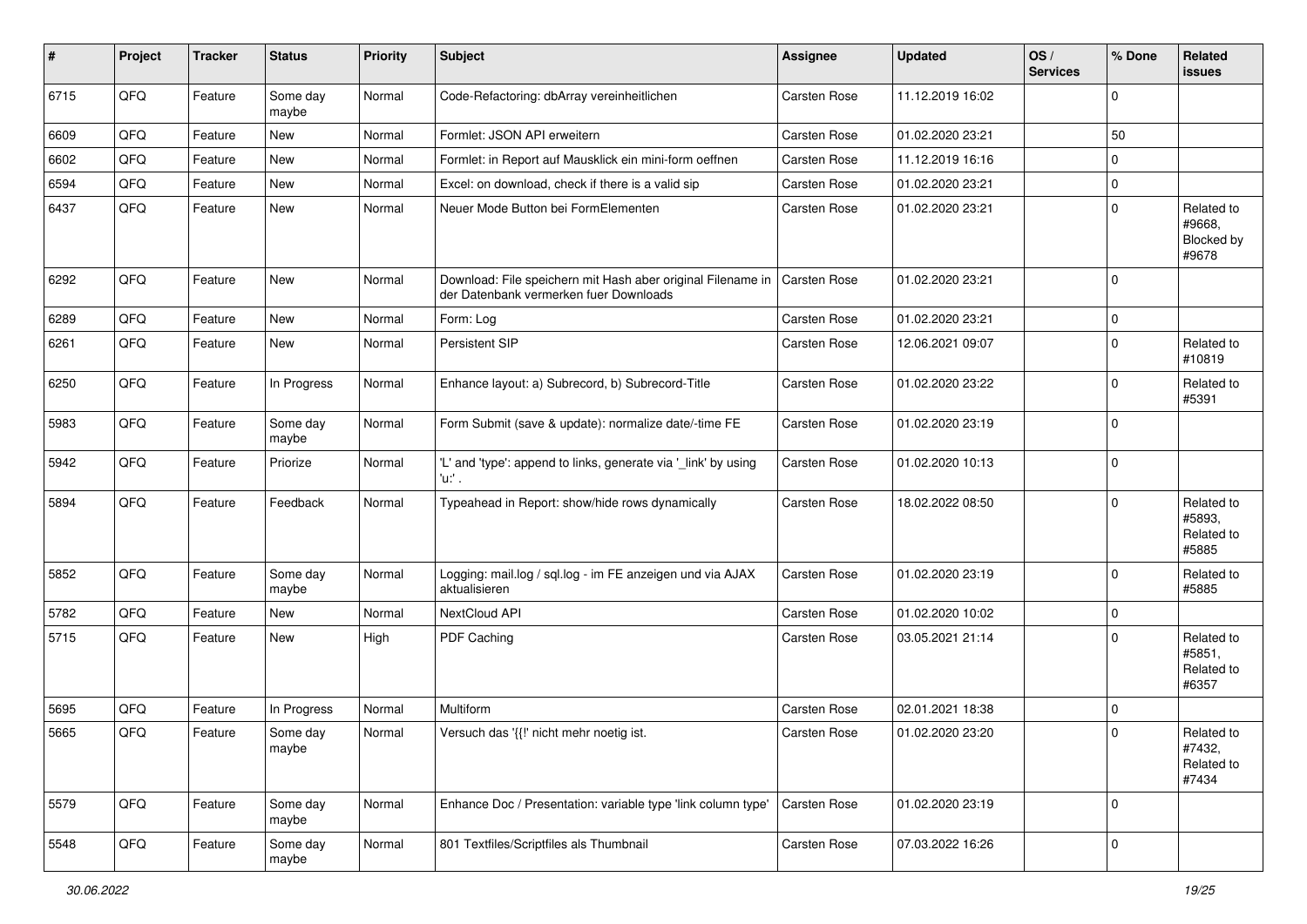| #    | Project | <b>Tracker</b> | <b>Status</b>     | <b>Priority</b> | <b>Subject</b>                                                                                                          | <b>Assignee</b>     | <b>Updated</b>   | OS/<br><b>Services</b> | % Done      | Related<br><b>issues</b> |
|------|---------|----------------|-------------------|-----------------|-------------------------------------------------------------------------------------------------------------------------|---------------------|------------------|------------------------|-------------|--------------------------|
| 5480 | QFQ     | Feature        | Some day<br>maybe | Normal          | QFQ: Dokumentation mit Screenshots versehen                                                                             | <b>Carsten Rose</b> | 01.02.2020 23:20 |                        | $\mathbf 0$ | Related to<br>#9879      |
| 5428 | QFQ     | Feature        | Some day<br>maybe | Normal          | secure thumbnail: late render on access.                                                                                | Carsten Rose        | 01.02.2020 23:20 |                        | $\mathbf 0$ |                          |
| 5345 | QFQ     | Feature        | New               | Normal          | Report: UPDATE / INSERT / DELETE statements should<br>trigger subqueries, depending on the result.                      | Carsten Rose        | 27.05.2020 16:11 |                        | $\mathbf 0$ |                          |
| 5132 | QFQ     | Feature        | Some day<br>maybe | Normal          | Error Message sendmail missing attachment: more details                                                                 | Carsten Rose        | 01.02.2020 23:19 |                        | $\pmb{0}$   |                          |
| 5131 | QFQ     | Feature        | New               | Normal          | Activate Spin Gear ('wait/busy' indicator) via LINK attribute                                                           | <b>Carsten Rose</b> | 01.02.2020 23:21 |                        | $\pmb{0}$   |                          |
| 4956 | QFQ     | Feature        | Some day<br>maybe | Normal          | Sendmail: Benutzerdefinierte Headers                                                                                    | Carsten Rose        | 11.12.2019 16:02 |                        | $\mathbf 0$ |                          |
| 4872 | QFQ     | Feature        | Some day<br>maybe | Normal          | Fields of Typo3 page available in STORE_TYPO3                                                                           | Carsten Rose        | 01.02.2020 23:19 |                        | $\Omega$    |                          |
| 4869 | QFQ     | Feature        | Some day<br>maybe | Normal          | Dynamic Update (show, hide, readonly?, required?) for<br><b>Template Group Elements</b>                                 | <b>Carsten Rose</b> | 01.02.2020 23:19 |                        | $\mathbf 0$ | Related to<br>#4865      |
| 4839 | QFQ     | Feature        | Some day<br>maybe | Normal          | qfq-handle in <head> Abschnitt</head>                                                                                   | Carsten Rose        | 11.12.2019 16:02 |                        | $\mathbf 0$ |                          |
| 4757 | QFQ     | Feature        | Some day<br>maybe | Normal          | Test subrecord: download links ok? Links ok?                                                                            | Carsten Rose        | 01.02.2020 23:20 |                        | $\mathbf 0$ |                          |
| 4652 | QFQ     | Feature        | Some day<br>maybe | Normal          | UZH CD: Weiterleitung auf benutzerdefinierte 403/404 Seite                                                              | Carsten Rose        | 01.02.2020 23:20 |                        | $\mathbf 0$ |                          |
| 4650 | QFQ     | Feature        | Some day<br>maybe | Normal          | Convert html to doc/rtf                                                                                                 | Carsten Rose        | 01.02.2020 23:20 |                        | $\Omega$    | Related to<br>#10704     |
| 4606 | QFQ     | Feature        | Some day<br>maybe | Normal          | link: qualifier to render bootstrap button                                                                              | <b>Carsten Rose</b> | 01.02.2020 23:19 |                        | $\mathbf 0$ |                          |
| 4413 | QFQ     | Feature        | <b>New</b>        | Normal          | fieldset: show/hidden, modeSql, dynamicUpdate                                                                           | <b>Carsten Rose</b> | 09.02.2022 15:19 |                        | $\mathbf 0$ |                          |
| 4365 | QFQ     | Feature        | Some day<br>maybe | Normal          | Multi Language: new way of config                                                                                       | Carsten Rose        | 01.02.2020 23:20 |                        | $\Omega$    |                          |
| 4349 | QFQ     | Feature        | Some day<br>maybe | Normal          | link download: downloaded external URL to<br>deliver/concatenate - check mimetipe and handle it correctly               | Carsten Rose        | 11.12.2019 16:02 |                        | $\pmb{0}$   |                          |
| 4343 | QFQ     | Feature        | Some day<br>maybe | Normal          | Link: Classifier to add 'attributes'                                                                                    | Carsten Rose        | 01.02.2020 23:20 |                        | $\mathbf 0$ | Related to<br>#14077     |
| 4330 | QFQ     | Feature        | Some day<br>maybe | Normal          | Error Message: report missing {{ / }} in sqlUpdate, sqlInsert,<br>sqlDelete, sqlAfter, sqlBefore in FE action elements. | Carsten Rose        | 01.02.2020 23:20 |                        | $\mathbf 0$ |                          |
| 4259 | QFQ     | Feature        | Some day<br>maybe | Normal          | Instant trigger a cron job                                                                                              | Carsten Rose        | 11.12.2019 16:03 |                        | $\mathbf 0$ |                          |
| 4258 | QFQ     | Feature        | Some day<br>maybe | High            | <b>System Defaults: Forms</b>                                                                                           | Carsten Rose        | 03.05.2021 21:14 |                        | $\mathbf 0$ |                          |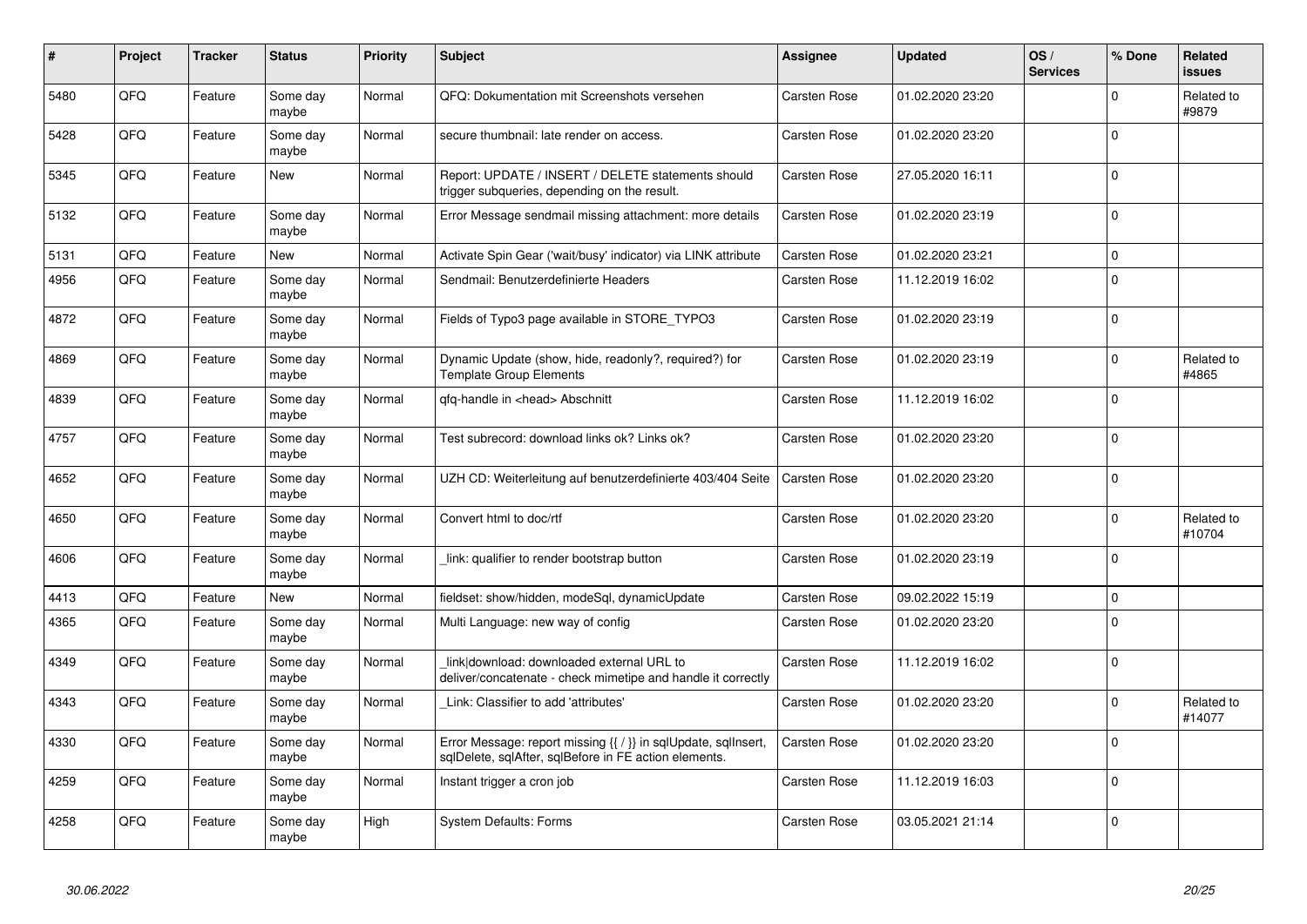| ∦    | Project | <b>Tracker</b> | <b>Status</b>     | <b>Priority</b> | <b>Subject</b>                                                                                                                      | Assignee            | <b>Updated</b>   | OS/<br><b>Services</b> | % Done      | Related<br>issues                           |
|------|---------|----------------|-------------------|-----------------|-------------------------------------------------------------------------------------------------------------------------------------|---------------------|------------------|------------------------|-------------|---------------------------------------------|
| 4250 | QFQ     | Feature        | New               | Normal          | AutoCron in QFQ via PHP                                                                                                             | Carsten Rose        | 01.02.2020 23:21 |                        | $\Omega$    | Related to<br>#3292,<br>Related to<br>#3291 |
| 4197 | QFQ     | Feature        | Some day<br>maybe | Normal          | Unit Test fuer JSON Stream von QuickFormQuery.php ><br>doForm()                                                                     | Carsten Rose        | 11.12.2019 16:03 |                        | $\Omega$    |                                             |
| 4082 | QFQ     | Feature        | <b>New</b>        | Normal          | Dynamic Update: modeSql - useful default                                                                                            | <b>Carsten Rose</b> | 01.02.2020 23:22 |                        | 0           |                                             |
| 4050 | QFQ     | Feature        | New               | Normal          | sql.log: 1) FormElement ID which causes a specific action<br>2) Result in the same row.                                             | Carsten Rose        | 15.04.2020 11:35 |                        | $\mathbf 0$ | Related to<br>#5458                         |
| 4026 | QFQ     | Feature        | Some day<br>maybe | Normal          | sqlLog.sql: log number of FE.id                                                                                                     | Carsten Rose        | 11.12.2019 16:03 |                        | $\mathbf 0$ | Related to<br>#5458                         |
| 4023 | QFQ     | Feature        | <b>New</b>        | Normal          | prepared statements - FE action: salveld, sqlInsert,<br>sqlUpdate, sqlDelete, sqlBefore, sqlAfter                                   | Carsten Rose        | 11.12.2019 16:15 |                        | $\Omega$    |                                             |
| 4018 | QFQ     | Feature        | New               | Normal          | typeahead: long query parameter / answer triggers 'Attack<br>detected' and purges current SIP storage.                              | Carsten Rose        | 29.06.2022 22:46 |                        | 0           | Related to<br>#9077                         |
| 3991 | QFQ     | Feature        | Some day<br>maybe | Normal          | report: Columnname '_skipWrap' skips 'fbeg', 'fend'                                                                                 | Carsten Rose        | 11.12.2019 16:03 |                        | $\Omega$    |                                             |
| 3990 | QFQ     | Feature        | Some day<br>maybe | High            | custom class definition: add space automatically                                                                                    | <b>Carsten Rose</b> | 03.05.2021 21:14 |                        | $\Omega$    |                                             |
| 3967 | QFQ     | Feature        | Some day<br>maybe | High            | Report: Checkbox, Radio, Dropdown, Input welches ohne<br>Submit funktioniert - 'Inline-Form'                                        | <b>Carsten Rose</b> | 03.05.2021 21:14 |                        | $\mathbf 0$ |                                             |
| 3947 | QFQ     | Feature        | Some day<br>maybe | Normal          | Attack detectect: logout current user                                                                                               | Carsten Rose        | 11.12.2019 16:03 |                        | 0           | Related to<br>#5458,<br>Related to<br>#6299 |
| 3942 | QFQ     | Feature        | Some day<br>maybe | Normal          | Action Elemente: neu generierte IDs via FE weitergeben                                                                              | Carsten Rose        | 11.12.2019 16:03 |                        | $\Omega$    | Related to<br>#3941                         |
| 3941 | QFQ     | Feature        | Some day<br>maybe | Normal          | sqlAfter: es sollten mehrere moeglich sein                                                                                          | Carsten Rose        | 11.12.2019 16:03 |                        | 0           | Related to<br>#3942                         |
| 3905 | QFQ     | Feature        | Some day<br>maybe | Normal          | Documentation: Best Practice anhand eines Online<br>Bewerbungstools                                                                 | Carsten Rose        | 11.12.2019 16:03 |                        | $\Omega$    |                                             |
| 3900 | QFQ     | Feature        | Some day<br>maybe | Normal          | Extend documentation of 'Copy / Paste'                                                                                              | Carsten Rose        | 11.12.2019 16:03 |                        | 0           | Related to<br>#3899                         |
| 3877 | QFQ     | Feature        | Some day<br>maybe | Normal          | FormEditor: die Felder die aktuell nicht gebraucht werden<br>nur auf readonly/disabled setzen (nicht ausblenden > das<br>irritiert. | Carsten Rose        | 11.12.2019 16:03 |                        | 0           |                                             |
| 3867 | QFQ     | Feature        | Priorize          | Normal          | Readonly Formular: Template Groups add/delete<br>ausbeldnen                                                                         | Carsten Rose        | 05.05.2021 22:12 |                        | $\mathbf 0$ |                                             |
| 3848 | QFQ     | Feature        | Some day<br>maybe | High            | Antivirus check fuer Upload files in qfq?                                                                                           | Carsten Rose        | 03.05.2021 21:14 |                        | 0           | Related to<br>#4131                         |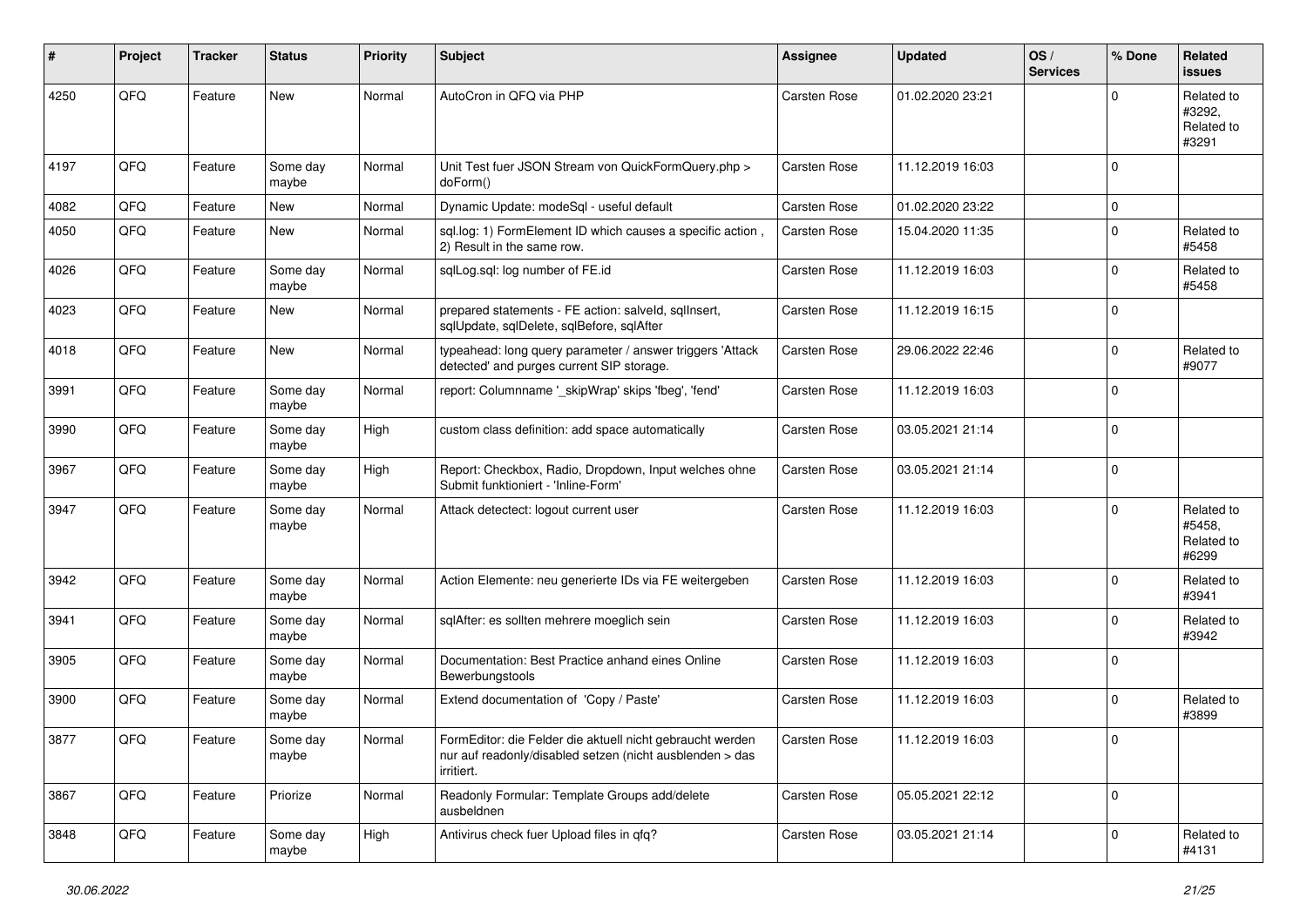| #    | Project | <b>Tracker</b> | <b>Status</b>     | <b>Priority</b> | Subject                                                                                                                                      | Assignee     | <b>Updated</b>   | OS/<br><b>Services</b> | % Done      | Related<br>issues                           |
|------|---------|----------------|-------------------|-----------------|----------------------------------------------------------------------------------------------------------------------------------------------|--------------|------------------|------------------------|-------------|---------------------------------------------|
| 3727 | QFQ     | Feature        | New               | High            | Security: Session Hijacking erschweren                                                                                                       | Carsten Rose | 03.05.2021 21:14 |                        | 0           |                                             |
| 3708 | QFQ     | Feature        | Some day<br>maybe | Normal          | Form: input - 'specialchars', 'none'  gewisse tags<br>erlauben, andere verbieten                                                             | Carsten Rose | 11.12.2019 16:02 |                        | $\mathbf 0$ | Related to<br>#14320                        |
| 3677 | QFQ     | Feature        | Some day<br>maybe | Normal          | wkhtmltopdf: FE User access prohibited, if client IP changes<br>\$TYPO3_CONF_VARS[FE][lockIP]                                                | Carsten Rose | 11.12.2019 16:02 |                        | 0           |                                             |
| 3666 | QFQ     | Feature        | Some day<br>maybe | Normal          | a) Performance Messung: mysql_real_escape_string() im<br>Vergleich zu str_replace(), b) doppeltes Aufrufen von<br>mysql real escape string() | Carsten Rose | 11.12.2019 16:02 |                        | $\pmb{0}$   |                                             |
| 3537 | QFQ     | Feature        | Some day<br>maybe | Low             | SHOW COLUMNS FROM tableName - Extend '{{!'<br>definition                                                                                     | Carsten Rose | 11.12.2019 16:02 |                        | $\mathbf 0$ |                                             |
| 3504 | QFQ     | Feature        | New               | Normal          | Logging: welche Action FEs werden wann wie ausgefuehrt                                                                                       | Carsten Rose | 01.02.2020 23:21 |                        | 0           | Related to<br>#5458,<br>Related to<br>#4092 |
| 3458 | QFQ     | Feature        | Some day<br>maybe | Normal          | Display 'Edit Form Element'-Checkbox on form: should<br>depend on FE Group                                                                   | Carsten Rose | 11.12.2019 16:02 |                        | $\mathbf 0$ | Related to<br>#3447                         |
| 3457 | QFQ     | Feature        | Some day<br>maybe | Normal          | LDAP: concat multi values to one single entry                                                                                                | Carsten Rose | 11.12.2019 16:02 |                        | $\mathbf 0$ |                                             |
| 3432 | QFQ     | Feature        | New               | Normal          | subrecord: dynamicUpdate                                                                                                                     | Carsten Rose | 11.06.2020 21:10 |                        | $\mathbf 0$ | Related to<br>#5691                         |
| 3402 | QFQ     | Feature        | Some day<br>maybe | Normal          | Syntax Highlighting via CodeMirror                                                                                                           | Carsten Rose | 11.12.2019 16:02 |                        | 100         | Related to<br>#3207                         |
| 3385 | QFQ     | Feature        | Some day<br>maybe | Normal          | templateGroup: insert/update/delete non primary records                                                                                      | Carsten Rose | 11.12.2019 16:02 |                        | $\mathbf 0$ |                                             |
| 3350 | QFQ     | Feature        | Some day<br>maybe | Normal          | FormEditor: Hilfetext hinter 'checktype'                                                                                                     | Carsten Rose | 11.12.2019 16:02 |                        | 0           |                                             |
| 3332 | QFQ     | Feature        | Some day<br>maybe | Normal          | Uploads: Thumbnails, Details zum hochgeladenen File                                                                                          | Carsten Rose | 11.12.2019 16:02 |                        | $\mathbf 0$ | Related to<br>#3264,<br>Related to<br>#5333 |
| 3331 | QFQ     | Feature        | Some day<br>maybe | Normal          | Default Tooltip fuer _page? Links: mit Form und Record ID                                                                                    | Carsten Rose | 11.12.2019 16:02 |                        | $\mathbf 0$ |                                             |
| 3291 | QFQ     | Feature        | Some day<br>maybe | Normal          | AutoCron websiteToken                                                                                                                        | Carsten Rose | 11.12.2019 16:02 |                        | $\Omega$    | Related to<br>#4250                         |
| 3285 | QFQ     | Feature        | Some day<br>maybe | Normal          | Zeichenlimit pro Feld: textarea / editor                                                                                                     | Carsten Rose | 11.12.2019 16:02 |                        | $\pmb{0}$   |                                             |
| 3273 | QFQ     | Feature        | Some day<br>maybe | Low             | Dirty Flag in Form                                                                                                                           | Carsten Rose | 11.12.2019 16:02 |                        | $\pmb{0}$   |                                             |
| 3267 | QFQ     | Feature        | Some day<br>maybe | Normal          | 2 Forms auf einer Seite: real + Read only                                                                                                    | Carsten Rose | 11.12.2019 16:03 |                        | $\pmb{0}$   |                                             |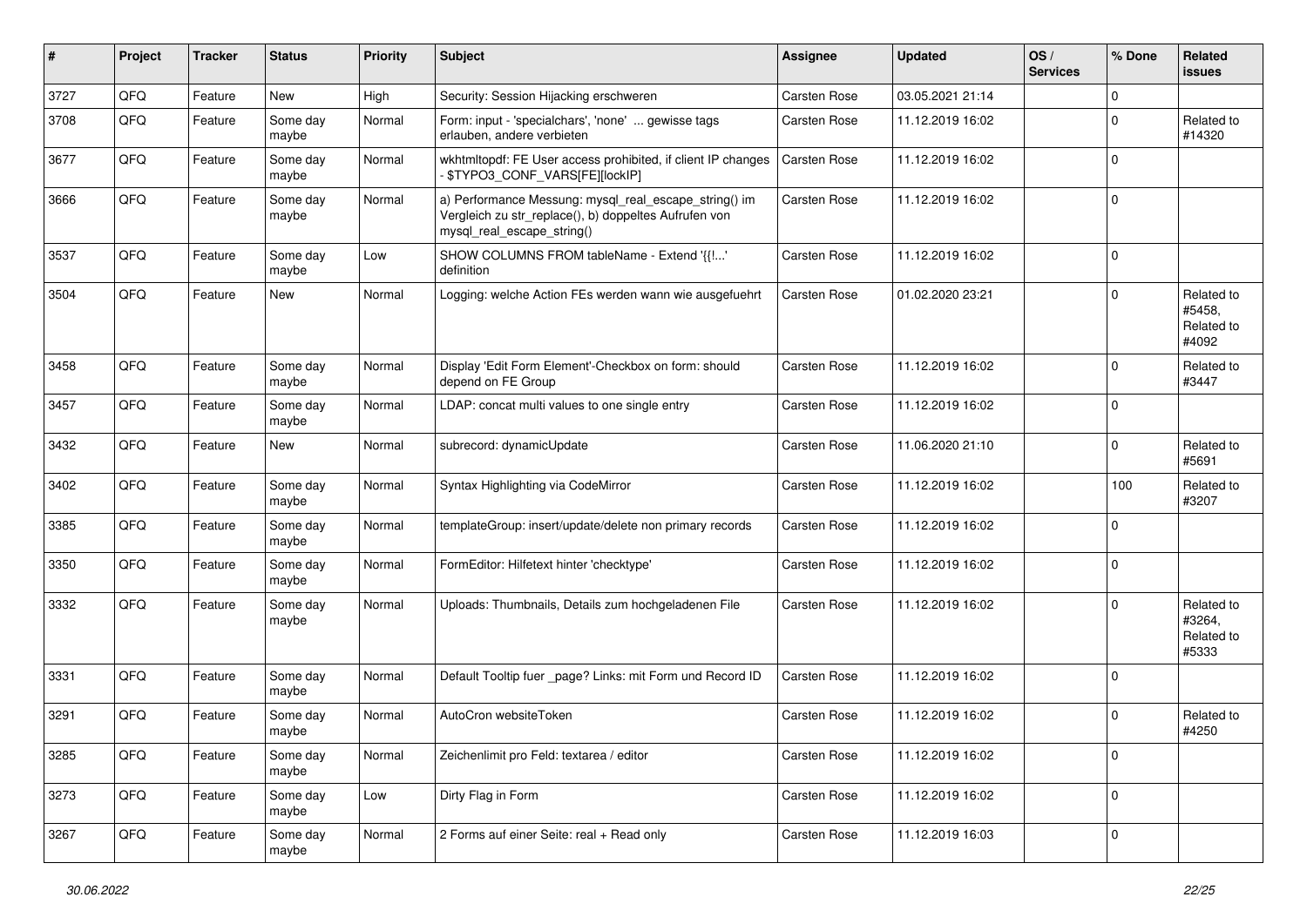| #     | Project | <b>Tracker</b> | <b>Status</b>     | <b>Priority</b> | <b>Subject</b>                                                                                                     | Assignee      | <b>Updated</b>   | OS/<br><b>Services</b> | % Done         | Related<br>issues                                                      |
|-------|---------|----------------|-------------------|-----------------|--------------------------------------------------------------------------------------------------------------------|---------------|------------------|------------------------|----------------|------------------------------------------------------------------------|
| 3216  | QFQ     | Feature        | Some day<br>maybe | Normal          | dynamic update für checkbox label2                                                                                 | Carsten Rose  | 11.12.2019 16:03 |                        | 0              | Related to<br>#2081                                                    |
| 2995  | QFQ     | Feature        | Some day<br>maybe | Normal          | Dropdown JQuery Plugin: 'chosen' - Moeglichkeit um Select<br>Listen mehr Funktion zu geben. Kein Bootstrap noetig. | Carsten Rose  | 11.12.2019 16:03 |                        | $\mathbf 0$    |                                                                        |
| 2361  | QFQ     | Feature        | New               | Normal          | Logging wer/wann/wo welches Formular aufgerufen hat                                                                | Carsten Rose  | 11.12.2019 16:15 |                        | $\mathbf 0$    | Related to<br>#4432,<br>Related to<br>#7480                            |
| 2084  | QFQ     | Feature        | Some day<br>maybe | Normal          | Mailto mit encryption: Subrecord                                                                                   | Carsten Rose  | 11.12.2019 16:03 |                        | $\mathbf 0$    | Related to<br>#2082                                                    |
| 1946  | QFQ     | Feature        | Some day<br>maybe | Normal          | Kontrolle ob der ReadOnly Modus bei den<br>Formularelementen korrekt implementiert ist                             | Carsten Rose  | 11.12.2019 16:03 |                        | $\Omega$       |                                                                        |
| 1635  | QFQ     | Feature        | Some day<br>maybe | Normal          | QFQ Extension content record: weitere Optionen<br>einblenden.                                                      | Carsten Rose  | 11.12.2019 16:03 |                        | $\mathbf 0$    |                                                                        |
| 12556 | QFQ     | Feature        | <b>New</b>        | Normal          | Pills Title: colored = static or dynamic on allrequiredgiven                                                       | Benjamin Baer | 19.03.2022 17:49 |                        | $\mathbf 0$    |                                                                        |
| 12490 | QFQ     | Feature        | New               | Normal          | Loading Plugins in QFQ - see what tinymce does. (lazy<br>loading)                                                  | Benjamin Baer | 08.06.2022 10:37 |                        | $\mathbf 0$    | Related to<br>#12611,<br>Related to<br>#10013,<br>Related to<br>#7732  |
| 12476 | QFQ     | Feature        | New               | Normal          | clearMe: a) should trigger 'dirty', b) sticky on textarea resize                                                   | Benjamin Baer | 04.01.2022 08:40 |                        | $\mathbf 0$    | Related to<br>#9528                                                    |
| 10003 | QFQ     | Feature        | Priorize          | Normal          | fieldset: stronger visualize group                                                                                 | Benjamin Baer | 12.02.2020 08:13 |                        | 0              |                                                                        |
| 9548  | QFQ     | Feature        | Feedback          | <b>High</b>     | FormElement: Pattern mismatch - optional report only on<br>focus lost                                              | Benjamin Baer | 03.05.2021 21:14 |                        | $\Omega$       |                                                                        |
| 9135  | QFQ     | Feature        | Priorize          | Normal          | Progress Bar generic / replace old hourglass download<br>popup                                                     | Benjamin Baer | 03.01.2022 07:43 |                        | $\mathbf 0$    |                                                                        |
| 9130  | QFQ     | Feature        | Some day<br>maybe | Normal          | tablesorter: Automatic Row numbering / Zeilenummer                                                                 | Benjamin Baer | 01.02.2020 23:22 |                        | $\mathbf 0$    |                                                                        |
| 8522  | QFQ     | Feature        | Some day<br>maybe | Normal          | build QFQ - npm warnings                                                                                           | Benjamin Baer | 01.02.2020 23:19 |                        | 50             |                                                                        |
| 7965  | QFQ     | Feature        | Priorize          | Normal          | Input type 'text' with visual format - currency                                                                    | Benjamin Baer | 03.01.2022 07:45 |                        | $\mathbf 0$    |                                                                        |
| 7732  | QFQ     | Feature        | Some day<br>maybe | Normal          | Javascript: Lazy Loading der add on libs                                                                           | Benjamin Baer | 08.06.2022 10:38 |                        | $\overline{0}$ | Related to<br>#12611,<br>Related to<br>#12490,<br>Related to<br>#10013 |
| 7730  | QFQ     | Feature        | Priorize          | Normal          | SELECT Box: title in between                                                                                       | Benjamin Baer | 01.02.2020 23:22 |                        | $\pmb{0}$      |                                                                        |
| 7602  | QFQ     | Feature        | ToDo              | High            | Multi Select: with checkboxes                                                                                      | Benjamin Baer | 22.03.2022 09:07 |                        | $\pmb{0}$      |                                                                        |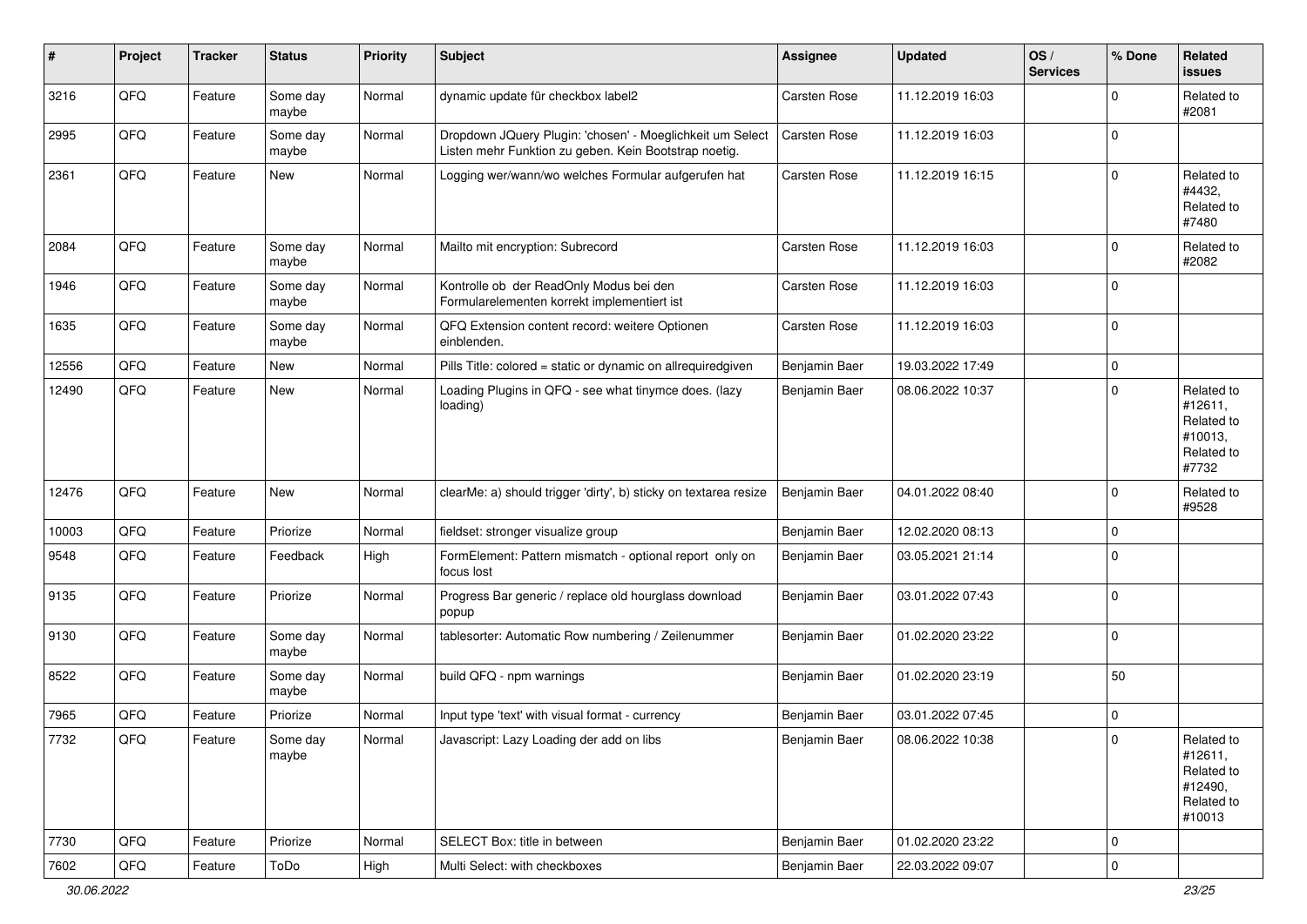| #     | Project | <b>Tracker</b> | <b>Status</b>     | <b>Priority</b> | <b>Subject</b>                                                                | <b>Assignee</b> | <b>Updated</b>   | OS/<br><b>Services</b> | % Done      | Related<br>issues          |
|-------|---------|----------------|-------------------|-----------------|-------------------------------------------------------------------------------|-----------------|------------------|------------------------|-------------|----------------------------|
| 6972  | QFQ     | Feature        | Some day<br>maybe | Normal          | Fabric Clipboard / cross browser tab                                          | Benjamin Baer   | 01.02.2020 23:21 |                        | $\Omega$    |                            |
| 6970  | QFQ     | Feature        | Some day<br>maybe | Normal          | tablesorter: default fuer 'sortReset' aendern von 'Ctrl' zu 'Alt'             | Benjamin Baer   | 01.02.2020 23:21 |                        | $\Omega$    |                            |
| 6870  | QFQ     | Feature        | Priorize          | Normal          | Click on '_link' triggers an API call                                         | Benjamin Baer   | 03.01.2022 08:25 |                        | $\Omega$    |                            |
| 6801  | QFQ     | Feature        | Priorize          | Normal          | Fabric: Maximize / FullIscreen                                                | Benjamin Baer   | 21.03.2022 09:56 |                        | $\Omega$    |                            |
| 6224  | QFQ     | Feature        | Priorize          | Normal          | Dynamic update: fade in/out fields                                            | Benjamin Baer   | 21.03.2022 09:50 |                        | $\mathbf 0$ |                            |
| 5562  | QFQ     | Feature        | Priorize          | Normal          | Drag'n'Drop fuer Uploads                                                      | Benjamin Baer   | 21.03.2022 09:52 |                        | $\Omega$    | Related to<br>#9706        |
| 5389  | QFQ     | Feature        | Some day<br>maybe | Normal          | QFQ Design: Multline label / note                                             | Benjamin Baer   | 01.02.2020 23:19 |                        | $\Omega$    |                            |
| 5366  | QFQ     | Feature        | Priorize          | Normal          | Saving with keyboard shortcuts                                                | Benjamin Baer   | 21.03.2022 09:47 |                        | $\Omega$    |                            |
| 5024  | QFQ     | Feature        | Some day<br>maybe | Normal          | Fabric: Generate PDF with edits                                               | Benjamin Baer   | 01.02.2020 23:20 |                        | $\Omega$    | Related to<br>#10704       |
| 4420  | QFQ     | Feature        | Some day<br>maybe | Normal          | Client: Local Storage - store the changes of a form, local in<br>the browser. | Benjamin Baer   | 11.12.2019 16:02 |                        | $\Omega$    |                            |
| 3692  | QFQ     | Feature        | Some day<br>maybe | Normal          | QFQ Webseite                                                                  | Benjamin Baer   | 11.12.2019 16:02 |                        | $\mathbf 0$ | Related to<br>#5033        |
| 3415  | QFQ     | Feature        | Some day<br>maybe | Normal          | FE Login Box Templatefile                                                     | Benjamin Baer   | 11.12.2019 16:02 |                        | $\Omega$    |                            |
| 14185 | QFQ     | Feature        | New               | Normal          | External/Autocron.php - better suitable directory                             | Support: System | 28.05.2022 11:03 |                        | $\Omega$    |                            |
| 12156 | QFQ     | Feature        | New               | Normal          | Form: Optional disable 'leave page'                                           |                 | 03.05.2021 20:45 |                        | $\Omega$    |                            |
| 12135 | QFQ     | Feature        | <b>New</b>        | Normal          | Subrecord: Notiz                                                              |                 | 24.04.2021 16:58 |                        | $\mathbf 0$ |                            |
| 12039 | QFQ     | Feature        | New               | Normal          | Missing htmlSpecialChar() in pre processing on form submit                    |                 | 18.02.2021 00:09 |                        | $\Omega$    | Related to<br>#14320       |
| 12038 | QFQ     | Feature        | <b>New</b>        | Normal          | a) STORE_VAR: filenameOnlyStripUniq, b) SP:<br>QSTRIPUNIQ()                   |                 | 17.02.2021 23:55 |                        | $\Omega$    |                            |
| 11850 | QFQ     | Feature        | <b>New</b>        | Urgent          | Wizard Form: basierend auf einer Tabelle eine Form<br>anlegen.                |                 | 03.05.2021 21:12 |                        | $\Omega$    | <b>Blocked by</b><br>#8082 |
| 11716 | QFQ     | Feature        | New               | Normal          | Form an beliebiger Stelle im Report anzeigen                                  |                 | 09.12.2020 09:47 |                        | $\Omega$    |                            |
| 11535 | QFQ     | Feature        | New               | Normal          | Ability to create SQL columns in frontend QFQ forms                           |                 | 17.11.2020 12:11 |                        | $\Omega$    |                            |
| 11534 | QFQ     | Feature        | New               | Normal          | Report: Action on selected rows - Table batchprocessing<br>feature            |                 | 18.11.2020 08:15 |                        | 0           |                            |
| 10874 | QFQ     | Feature        | New               | Normal          | Erstellen eines Foreign Keys in der Tabelle "FormElement"                     |                 | 13.07.2020 10:11 |                        | 0           |                            |
| 10763 | QFQ     | Feature        | New               | Normal          | form accessed and submitted despite logout?                                   |                 | 16.06.2020 11:43 |                        | 0           |                            |
| 10738 | QFQ     | Feature        | Some day<br>maybe | Normal          | CORS headers for external API requests                                        |                 | 10.06.2020 14:00 |                        | $\mathbf 0$ |                            |